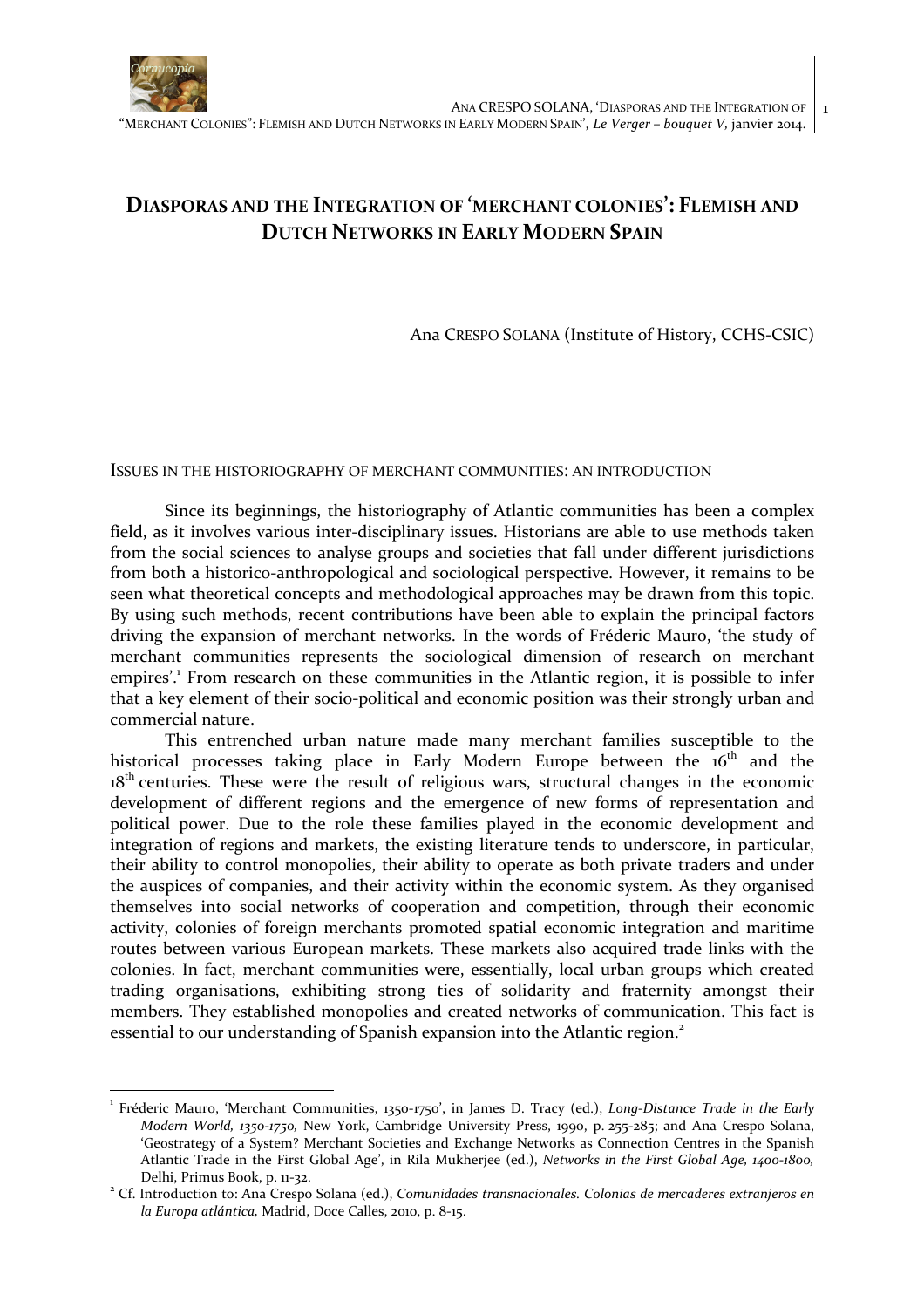

 ANA CRESPO SOLANA, 'DIASPORAS AND THE INTEGRATION OF "MERCHANT COLONIES": FLEMISH AND DUTCH NETWORKS IN EARLY MODERN SPAIN', *Le Verger – bouquet V,* janvier 2014.

Studies also point out certain aspects of the population makeup of these groups and their family relationships. Complex elements arising from socioeconomic and institutional research have also been identified. French, German, English and Flemish communities in Spain have all been examined and this has highlighted some interesting discrepancies regarding the current state of research on foreign colonies.<sup>3</sup> For example, attention has been drawn to the difficulty in defining such contradictory terms as *nation*, *merchant colony* and *consulate*. *Nation* generally refers directly to the community itself, with its internal hierarchy and fraternal bonds. The members of a *nation* are linked by family, economic and social relationships, as well as common geographic and linguistic origins. However, a *merchant colony* is nearly always based on the institutional system and a shared religion.<sup>4</sup> *Consulates*, on the other hand, were organisations imposed by the Spanish Crown according to its diplomatic interests at a given time. They did not always favour the interests of the merchant communities established in Spain.<sup>5</sup>

However, the Historiography has highlighted the global interactions resulting from the formation of trans-national diasporas and the development of certain specialised mercantile societies. These phenomena were fed by a continuous flow of humans and economic activity from one end of the ocean to the other. Such interactions furthered the development of trading methods and practices, and served as a breeding ground for the creation of new commercial and financial skills. As with the case of Iberian expansion, historians take as their starting point existing literature on mercantile communities, their migrations and the formation of colonies and micro-societies throughout the period of European Atlantic expansion. The most important texts in the literature on Atlantic mercantile communities give some insight into the evolution of these colonies and the main issues for debate regarding their function and characteristics. One key argument refers to whether or not these colonies were homogeneous in nature.

It is generally accepted that there was a certain degree of homogeneity in terms of geographical, linguistic and religious origins. This can be corroborated in the Irish, Flemish and French colonies established in Spanish cities. Broadly speaking, two types of analysis have been used when studying merchant communities: one based on micro-economic study of a family business and the other on the foreign trading community as a whole, with all of its features.<sup>6</sup> The aim has been to highlight the historical structures of the British, French or Hispanic communities, using a number of common and distinguishing features. This goal has been achieved with mixed results. From a historical viewpoint, such features run parallel to the formation of nation-states arising from the Atlantic expansion begun in the  $16<sup>th</sup>$  century.<sup>7</sup>

<sup>3</sup> Bernd Hausberger & Antonio Ibarra (eds.), *Comercio y poder en América colonial: los consulados de comerciantes, siglos XVII-XIX*, Madrid, Frankfurt am Main, Iberoamericana Vervuert, 2003.

<sup>4</sup> José Antonio Salas Aussens, *En busca de El Dorado. Inmigración francesa en la España de la Edad Moderna,* Bilbao, Universidad del País Vasco, 2009; Klaus Weber, 'German Merchants in the Atlantic: Trade and Colonial Goods and European Manufactured Goods, Linking Hamburg, Cadiz and Bordeaux (1700-1830)', *Jahrbuch für Europäische Überseegeschichte* 1 (2001), p. 169-174; Andreas Gestrich & Margrit Schulte Beerbühl( eds.), *Cosmopolitan Networks in Commerce and Society, 1660-1914*, German Historical Institute London, Bulletin, Supplement nº 2, London, 2011; Diogo Ramada Curto & Anthony Molho (eds.), *Commercial Networks in the Early Modern World*, EUI Working Papers, HEC, nº 2002/2.

<sup>&</sup>lt;sup>5</sup> Ana Crespo Solana, 'El interés público y el interés particular: una visión comparativa en las representaciones de los mercaderes flamencos en la Corte de Felipe V', in René Vermeir, Maurits Ebben & Raymond Fagel, (eds.), *Agentes e identidades en movimiento. España y los Países Bajos, siglos XVI-XVIII*, Madrid, Sílex, 2011, p. 373-403.

<sup>6</sup> Ana Crespo Solana, *Mercaderes atlánticos. Redes del comercio flamenco y holandés entre Europa y el Caribe,* Córdoba, Universidad de Córdoba, Cajasur 2009; Oscar Recio Morales, *Ireland and the Spanish Empire, 1600- 1825*, Dublin, Four Court Press, 2010; M. Nélida García Fernández, *Comunidad extranjera y puerto privilegiado. Los británicos en Cádiz en el siglo XVIII*, Cádiz, Universidad de Cádiz, 2005.

<sup>&</sup>lt;sup>7</sup> Claudia Schnurman, 'Atlantic Trade and Regional Identities. The Creation of Supranational Atlantic Systems in the 17 th Century', in Horst Pietschmann (ed.), *Atlantic History. History of the Atlantic System, 1580-1830*, Gottingen, Hamburg, Vandenhoeck & Ruprecht, 2002, p. 179-197; David Hancock, 'The British Atlantic World: Co-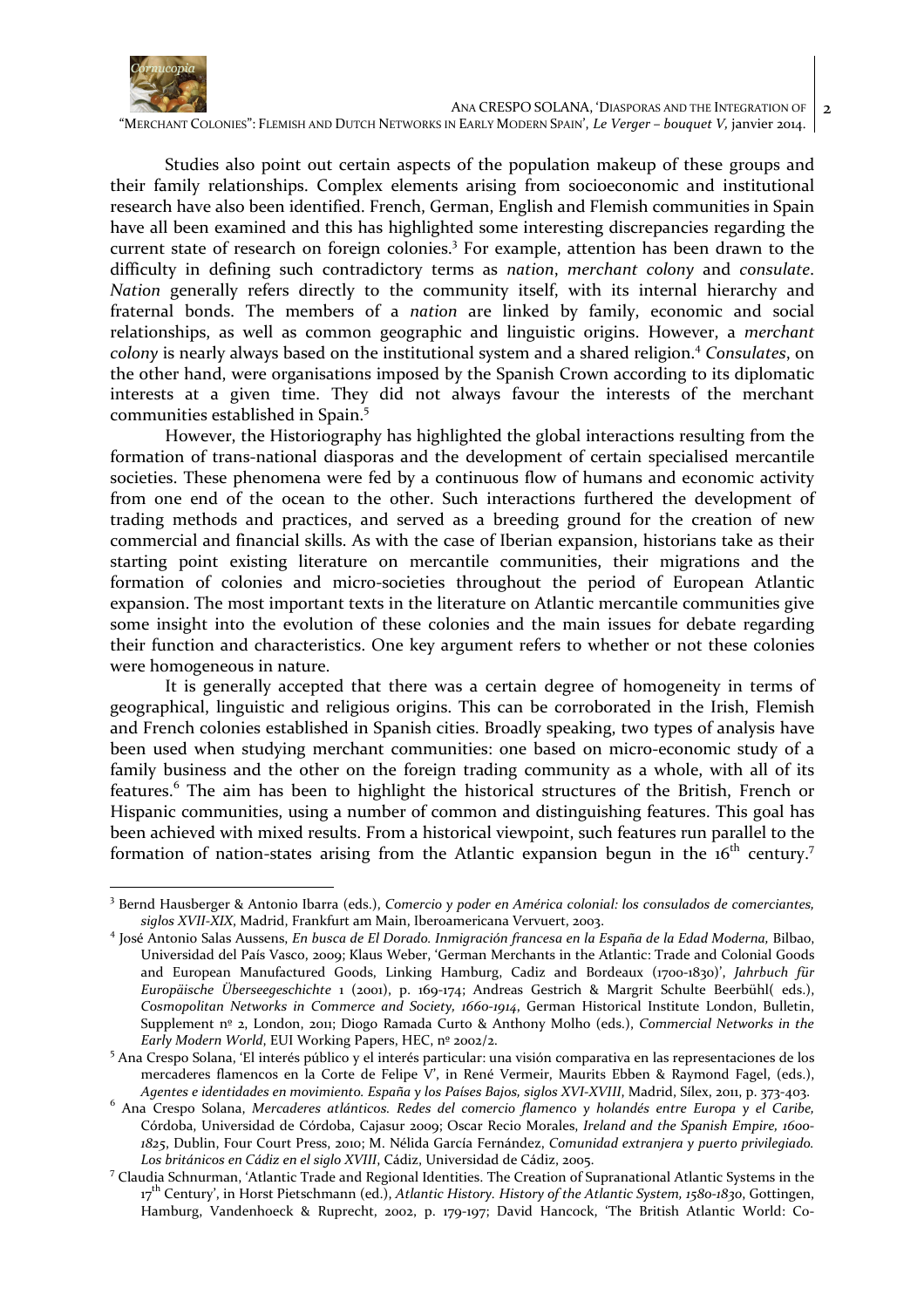

ANA CRESPO SOLANA, 'DIASPORAS AND THE INTEGRATION OF

3

"MERCHANT COLONIES": FLEMISH AND DUTCH NETWORKS IN EARLY MODERN SPAIN', *Le Verger – bouquet V,* janvier 2014.

Methodological questions and the use of some sources give rise to certain problems. These issues become more apparent in the case of foreigners who settled in the Hispanic world. Studies relating family structure, businesses and regulations governing immigration to the formation of trading networks have been possible with the use of varied documentary sources. Despite gaps and methodological challenges resulting from a lack of uniformity, censuses, registrations, neighbourhood lists and notary records have all enabled historians to study certain groups of nationals residing in major port cities. Such sources have also brought us closer to key aspects of the daily lives of these groups. Nevertheless, there are still important demographic issues to be resolved, including the exact number of colonies, the percentage of the population they represented and even the true weight of these foreign traders within the Spanish economy as a whole. Furthermore, in terms of their social and economic function, historians encounter difficulty when attempting to survey the state of the question. These challenges arise from both the multifaceted nature of these merchant colonies and the large number of studies undertaken on the subject.<sup>8</sup> Despite this, monographic studies have been carried out by colony. These focus on their economic role, organisation into social networks, family structures, institutional and political relationships with both their place of residence and countries of origin, and the social and economic mechanisms they developed as part of Ancient-Regime Spanish society.<sup>9</sup> Within the context of study of trading communities in the Spanish Atlantic region, one of the most interesting groups of colonies to be investigated are those made up of Flemish and Dutch merchants. This is due to both their individual characteristics and their capacity for survival. This article aims to provide a general overview of the most important aspects of these communities, which became hugely influential and active within contemporary Spanish society.

The Flemish and Dutch case (Netherlanders in general) is a paradigmatic example of a commercial community in Spain over a period of almost three centuries. The Flemish case is perhaps exceptional due to its large numbers, its dramatic drive during the final decades of the 16<sup>th</sup> century (comparable only to the drama of the Jewish exodus), and the early geographical extent of its networks. In this final aspect, it can be said that the Flemish were ahead of the British and the French. In the main, the various waves of immigration were centred on the provinces of Flanders, Brabant and Holland. These population movements were related to new international maritime circuits, the economic development of the north and south European regions, and the structure of historical relationships which would underscore their links with the rest of Europe. The addition of the Burgundian states to the Hapsburg Empire, and hence to the Hispanic Monarchy, together with the 1495 marriage of Philip of Burgundy to Juana of Castile, were the political preliminaries to these trends. They would, to some extent, mark the destiny of the Low Countries united with the Hispanic Empire.<sup>10</sup> The following sections will describe the general evolution of the Netherlanders community within the Spanish world, with specific attention to the colony established in Cadiz. Together with Seville, Cadiz was the

ordination, Complexity, and the Emergence of an Atlantic Economy, 1651-1815, *Itinerario,* 1999/2, p. 107-126; Nicholas Canny & Anthony Pagden (eds.), *Colonial Identity in the Atlantic World, 1500-1800*, Princeton, Princeton University Press, 1989; Paul Butel & L. M. Cullen (eds.), *Cities and Merchants: French and Irish Perspectives on Urban Development, 1500-1900, Franco-Irish Seminal of Social and Economic Historians*, Dublin, Trinity College, 1986; and more recently, K. J. Banks, *Empires Across the Sea: Communication and the State in the French Atlantic, 1713-1763*, Montreal and Ithaca, McGill-Queen's University Press, 2002.

<sup>8</sup> M Begoña Villar García, 'La burguesía de origen extranjero en la España del siglo XVIII', *Baetica. Estudios de Arte, Geografía e Historia*, nº 18 (1996), p. 437-455.

<sup>9</sup> As can be seen in the collective work: M. Begoña Villar García, & Pilar Pezzi Cristóbal (eds.), *Los extranjeros en la España Moderna*, Málaga, Universidad de Málaga, 2003.

<sup>&</sup>lt;sup>10</sup> M. A. Echevarria Bacigalupe, *Flandes y la Monarquía Hispánica*, 1500-1713, Madrid, Sílex, 1998; Raymond Fagel, 'España y Flandes en la época de Carlos V: ¿un imperio político y económico?', in Ana Crespo Solana & M. Herrero Sánchez (eds.), *España y las 17 Provincias de los Países Bajos. Una revisión historiográfica (XVI-XVIII),*  Córdoba, Universidad de Córdoba, Ministerio de Asuntos Exteriores, 2002, p. 515-532.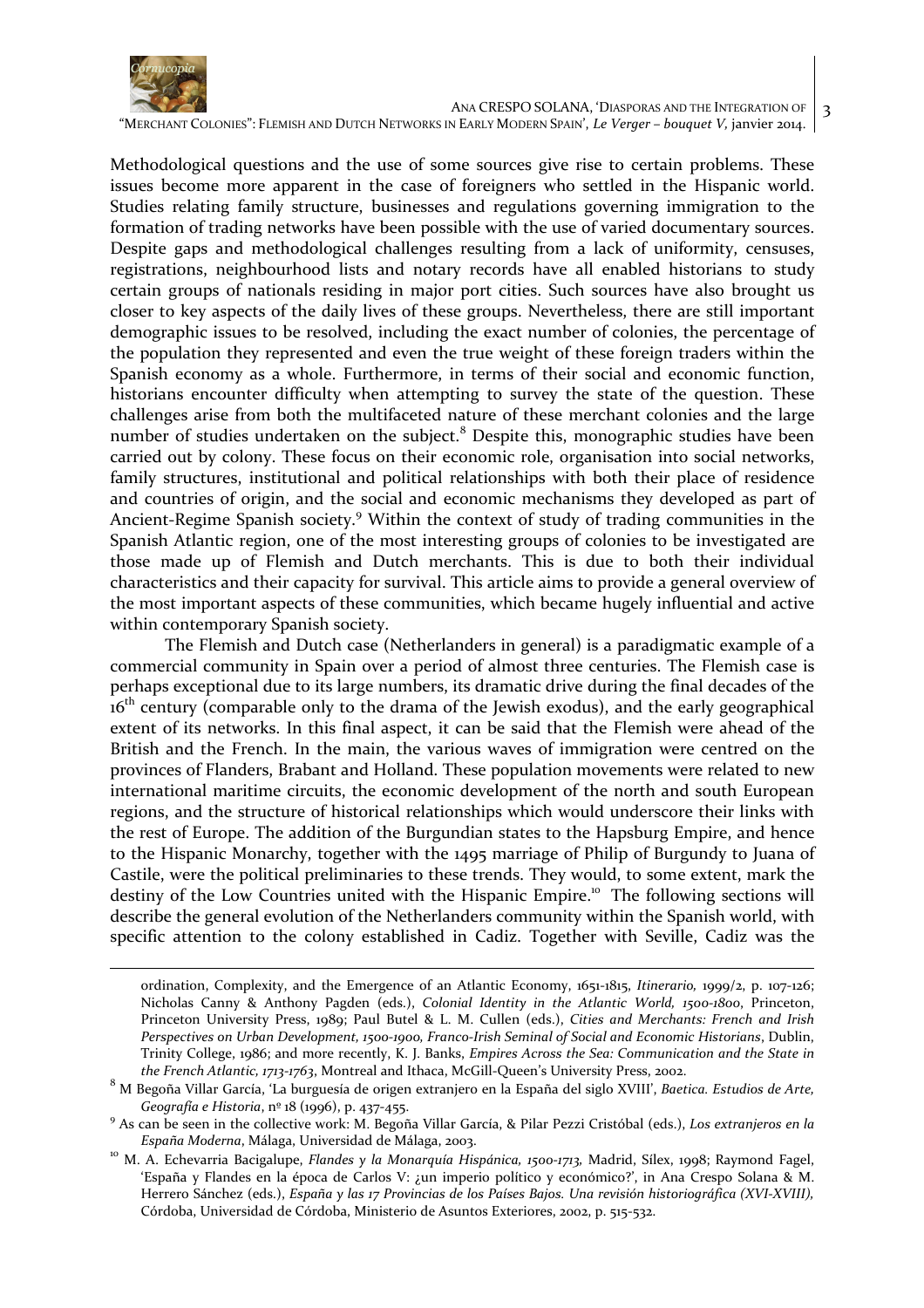

 ANA CRESPO SOLANA, 'DIASPORAS AND THE INTEGRATION OF "MERCHANT COLONIES": FLEMISH AND DUTCH NETWORKS IN EARLY MODERN SPAIN', *Le Verger – bouquet V,* janvier 2014.

4

commercial and maritime capital of the Spanish Atlantic world. It was there that the largest Flemish and Dutch colony in the Spanish empire was created.<sup>11</sup>

### THE 'FLEMISH INVASION' OF ATLANTIC PORT CITIES

Historiography has described a true Flemish invasion of the Atlantic port cities, as nearly all Flemish migrants went to merchant cities with economies directed towards the Atlantic. The strong commercial links between the southern Low Countries and Spain, Portugal and Italy shifted the axis of trade towards the southern Iberian Peninsula. Eventually, these activities became increasingly focused on the Hispanic colonial world. It should be emphasised that, even when migrants settled in French cities or London, most of their concerns centred on the Atlantic economy to some extent. Obviously, this did not only apply to the Flemish, as it occurred at a time when European businesses were generally becoming more focused on the Atlantic. The southern cities of the Low Countries maintained relations with some areas of northern France and the French Atlantic coast, where Dutch and Flemish communities also developed. Studies of the Netherlanders in the Atlantic region suggest that there was no real common national identity. Instead, there emerged a functionality that paralleled the reinforcement of trade and networks in this Atlantic, Hispanic and colonial environment. However, it is true that an Atlantic community was formed in a number of stages. This process was the result of political and economic circumstances, with this community constituting a coherent entity in socioeconomic and cultural terms. 12

The relative demographic importance of the Flemish on the European Atlantic coast varied from one city to another, and existing research has provided data on these communities which are more qualitative than quantitative. In France, the Dutch and Flemish settled in the port cities of Burgundy and Nantes. However, they were subjected to xenophobia and French laws, and were all but expelled during the Hispano-French wars of the second half of the  $17<sup>th</sup>$ century.<sup>13</sup> Flemish merchants also settled in the Italian cities of Livorno, Genoa, and to a lesser extent, Naples. Despite these Mediterranean coastal locations, their commercial activities drew them towards the Atlantic economic axis. They achieved a practical balance between this and trade with the Levant, which reached a peak during the  $17<sup>th</sup>$  and  $18<sup>th</sup>$  centuries. It was vigorously maintained through the fleets of the Dutch company *Levantse Handel* and Atlantic trade.<sup>14</sup>

The Hanseatic port of Hamburg also attracted many Dutch traders. Like Antwerp and Amsterdam, it experienced a sizeable increase in population due to migration. 1567 was a

<sup>11</sup> This research was published in Ana Crespo Solana, *Mercaderes Atlánticos*. *Redes del comercio flamenco y holandés entre Europa y el Caribe,* Córdoba, Universidad de Córdoba, 2009, p. 106-115.

<sup>&</sup>lt;sup>12</sup> Jan Willem Veluwenkamp, 'Merchant colonies in the Dutch Trade System (1550-1750)', in Karel Davids, C. Fritschy & Van der Valk (eds.), *Kapitaal, Ondernemerschap en beleid. Studies over economie en politiek in Nederland, Europa en Azië van 1500 tot heden,* Amsterdam, NEHA, 1996. For the Spanish world, see Ana Crespo Solana, *Entre Cádiz y los Países Bajos, una comunidad mercantil en la ciudad de la Ilustración,* Cádiz, Fundación Municipal de Cultura, 2000; John Everaert, *De Internationale en Koloniale handel. De Vlaamse Fima's te Cadix,* Bruges, De Tempel, 1973.

<sup>&</sup>lt;sup>13</sup> Peter Oss, 'A community in decline? The Dutch merchants in Bordeaux, 1650-1715', in Cleo Lesger, C. Noordegraaf, & als (eds.), *Entrepreneurs and Entrepreneurship in Early Modern Times: Merchants and Industrialists within the Orbit of the Dutch Staple Market,* Den Haag, Stichting Hollandse Historische Reeks, 1995.

<sup>14</sup> Marie Christine Engels, *Merchant, Interlopers, Seamen and Corsairs. The Flemish Community in Livorno and Genoa (1615-1635*), Hilversum, Verloren, 1997; P. Castignoli, 'Il Libro rosso della Comunità Olandese-Alemana a Livorno (1622-1911)', *La Canaviglia. Livorno nella storia, nella narrative, nell'arte*, IV, 4 (1979), p. 170-175; C. Ciano, 'La comunità fiamminga di Livrono all'inizio del Seiciento', *Nuovi studi Livornes*, I: 25-43; and by the same author: 'Mercanti a Livorno nel 1799 e il Sismono', *Bolletino Storico pisano* (BSP), vol. 36/38 (1967-1969), p. 149-167.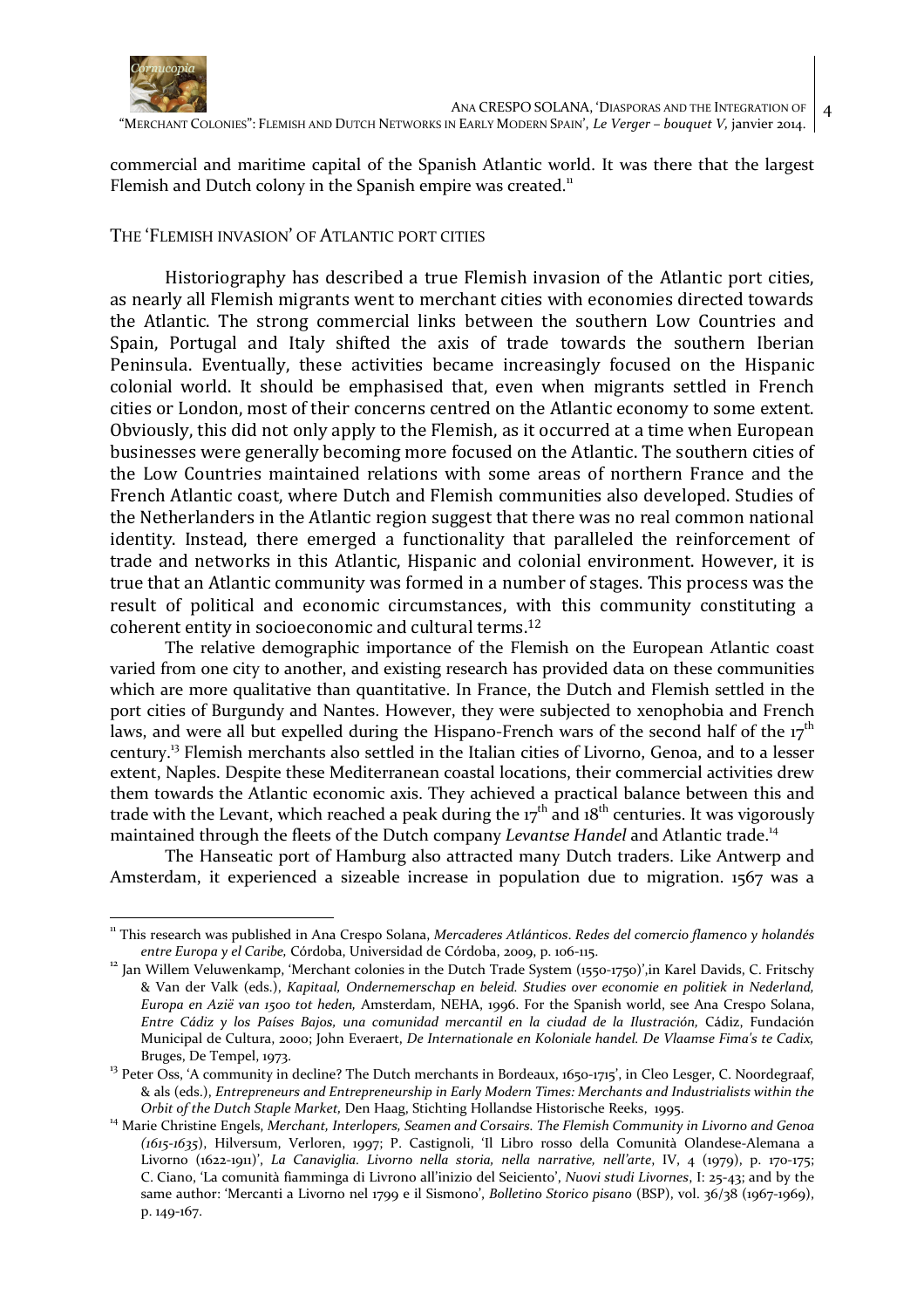

5

"MERCHANT COLONIES": FLEMISH AND DUTCH NETWORKS IN EARLY MODERN SPAIN', *Le Verger – bouquet V,* janvier 2014.

particularly decisive year, as it marked the beginning of the departure of the Dutch from their territories due to religious dissention. Calvinists and Mennonites moved to Hamburg and other Baltic ports. Later, Stockholm, Riga and Archangel became important centres for these merchants. They traded actively with the Dutch Republic and shared with Sephardic Jews the benefits generated by Hanseatic-Hispanic relations from the late  $16<sup>th</sup>$  century onwards.<sup>15</sup> In Portugal, the Lisbon colony seems to have been one of the most interesting Flemish settlements on the Atlantic. Indeed, during the  $16<sup>th</sup>$  and  $17<sup>th</sup>$  centuries, Lisbon shared dominance of the American and Eastern markets with Seville. It is also likely that the union of the Spanish and Portuguese crowns in 1580 would have been beneficial to Flemish businesses in both cities, as networks were strengthened. Thus, the Lisbon community was easily established and soon became very important.

Flemish colonies established on the Iberian Peninsula (as in Seville or Cadiz) are comparable with communities in other related regions such as the Canaries and the Azores. The Canary Islands were an important place of settlement, although they were different from Cadiz. According to Everaert, Flemish traders arrived there beginning in 1660 on ships from Holland and Zealand. However, compared to the important Antwerp houses that had emigrated to Cadiz, Lisbon or Seville, these families came from more humble origins. Although the Azores were originally colonised by the Portuguese, they were often called the *Vlaamse Eilanden* (Flemish islands). The Flemish had settled there in the 1440's, under the administration of governors appointed by the king.<sup>16</sup>

In all cases (North European, Mediterranean and Hispanic), comparisons can be made and differences drawn which point to a socio-political rather than an economic environment. It is also necessary to consider the issue of religion and social practices relating to the Catholic faith in the territories of the Spanish Monarchy.

It is worth noting that in the Iberian world, which had clear Catholic religious and cultural roots, these communities were more socially integrated and never isolated from the rest of the Spanish and/or Portuguese social spectrum. A similar situation was found in the cities of Livorno and Genoa, where there were also Flemish colonies. They developed certain symbiotic mechanisms, such as the creation of a confraternity of merchants, and other assimilation strategies. For example, Flemish and Dutch Catholic merchants in Seville and Cadiz founded a charitable organisation, or brotherhood*,* called the Patronato de San Andrés to engage in religious and charitable activities.<sup>17</sup> Conversely, Dutch colonies in Baltic, Hanseatic or Scandinavian cities settled in closed groups ruled under a Protestant town hall or municipality. In addition, businessmen in cities such as Archangel or St. Petersburg usually settled in urban centres reminiscent of the port-factories founded by the Dutch in other parts of the world. Despite these variations, such cities maintained their working *consulates* in the same way that nations preserved their internal hierarchies and many of the elite values inherited from their ancestors. In fact, the foreign nation continued to adhere to a range of bourgeois and aristocratic values which by the  $18<sup>th</sup>$  century had begun to disappear in the cities they had left behind. This explains the gradual diversification and characteristic of these two

 $\overline{a}$ <sup>15</sup> At that time, Hamburg had 40,000 inhabitants, of which the greater part were Calvinists and other Protestants of Dutch origin and Sephardic Jews: see Vid E. Kleesmann, *Geschichte der Staadt Hamburg,* Hamburgo, Die Hanse, 2002; J. W. Veluwenkamp, *Archangel. Nederlandse Ondernemers in Rusland, 1550-1785*, Amsterdam, Balans, 2000.

<sup>&</sup>lt;sup>16</sup> John Everaert, 'L'Hispanisation d'une bourgeoisie mercantile: les immigrés flamands et wallons a Tenerife (1670-1745)', *Congreso americanista de Granada*, Granada, Universidad de Granada, Servicio de Publicaciones, 1992, p. 145-178.

<sup>&</sup>lt;sup>17</sup> See ideas already given in my work on comparative studies of the Dutch in Europe: Ana Crespo Solana, 'Las Comunidades mercantiles y el mantenimiento de los sistemas comerciales de España, Flandes y la República Holandesa, 1648-1750', in Ana Crespo Solana & Herrero Sánchez (eds.), *España y las 17 Provincias de los Países Bajos. Una revision historiográfica (XVI-XVIII),* 2 vols., Córdoba, Universidad de Córdoba, Ministerio de Asuntos Exteriores, Fundación Carlos de Amberes, here: volume II, p. 446-467.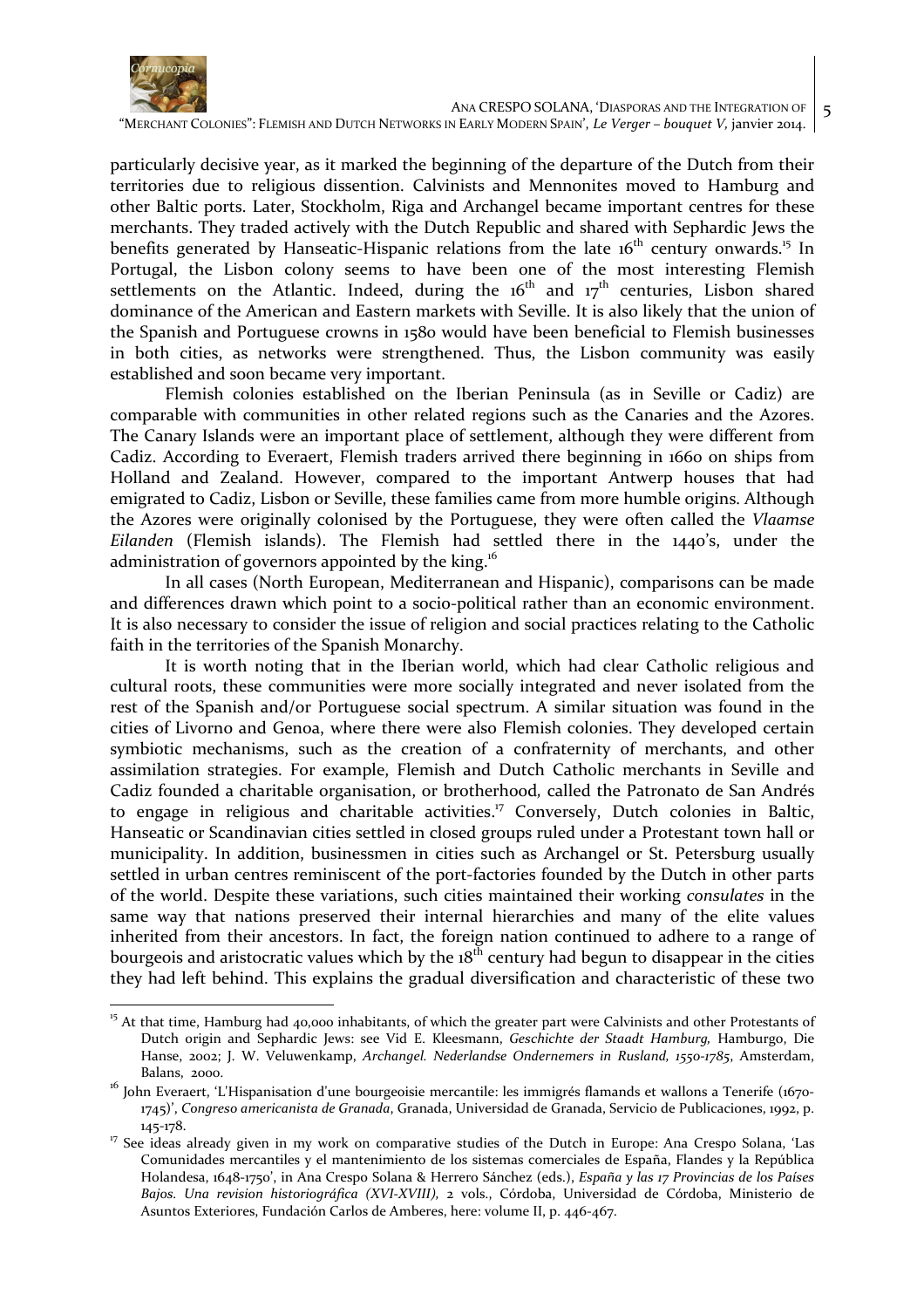

"MERCHANT COLONIES": FLEMISH AND DUTCH NETWORKS IN EARLY MODERN SPAIN', *Le Verger – bouquet V,* janvier 2014.

groups in relation to their motherlands. It also sheds light on the conservative and aristocratic characteristics such communities exhibited during the 18<sup>th</sup> century.

As research has shown, the majority of Dutch citizens from the southern provinces began to choose the south of Spain, the Italian estates and Portugal. They were attracted by highly commercial centres linked to the Spanish empire and by the natural affinity with their Catholic roots. Other options previously chosen by Dutch citizens, like Amsterdam or Northern European urban centres, appealed mainly, although not exclusively, to non-Catholics. There were exceptions during the  $18<sup>th</sup>$  century, when foreigners no longer felt religious matters to be significant. Dutch Catholics from Antwerp initially immigrated to these northern cities, possibly due to their inability to travel south. It was only the second generations that would embark on private business and other missions, once relationships with the Flemish in Andalusia had been established through trading networks. It is certain that all of these communities retained similar socio-mental institutional behaviours, although these differed to various extents. Studies have been carried out on the socio-mental, economic and cultural impact of a community on two levels: one, the micro-society formed by the nation and the various groups that comprised it, and two, their integration into society, in some cases generating mechanisms of symbiosis. Throughout their historical evolution, Flemish and Dutch merchant communities in the peninsular territories of the Spanish Monarchy exhibited certain characteristics similar to others in the Spanish Atlantic region. In short, they displayed many of the behavioural characteristics described in the relevant general historiography. Some of these traits stand out, such as the formation of local communities, which soon developed into networks of economic cooperation and competition. Many members of the community, or at least the wealthiest among them, maintained close ties with the local government. More importantly, religious and social practices within that community enabled them to create associations (in the form of brotherhoods). These were intended to generate a tradition of fraternity<sup>18</sup> – bonds of trust – and to make the community visibly active, thus building a positive reputation within Spanish society.

However, there are still certain matters relating to foreign merchant communities that need to be investigated. They include the rights and privileges to which foreign merchants aspired, giving them the ability not only to trade, but also to acquire prestige and social acceptance as good citizens within the local environment. There is also the issue of clarification of terms such as *nation* and *community*. And an explanation is also required for some of the social behaviours exhibited by members of the community. These features can be observed in descriptions of the development of the Flemish and Dutch community in Cadiz during the centuries of the Modern Age. This community certainly represents a model of a foreign merchant colony in Spain. Due to its geographical situation as an international commercial centre, Cadiz resembled other European ports as a destination for immigrants. At least officially, it was the guardian of the monopoly on commerce with the Indies. Yet in addition, Cadiz presented virtually the same social and economic conditions as other cities, particularly Bilbao and Tenerife, where Flemish immigrants also settled. However, it has been shown that Cadiz housed the largest merchant colony, and enjoyed a privileged position as a key city for American trade and re-exporting American products to other parts of the peninsula. It also served as a link to the Eastern Mediterranean and the ports of the central Mediterranean coast of Spain (Malaga and Alicante were also home to especially active communities). The majority of Flemish immigrants to Spain preferred Cadiz over Seville or Lisbon. In many cases they considered these southern cities a stepping stone for transatlantic migration to the Atlantic region. The Flemish presence was very important for many Spanish urban centres, and their socioeconomic impact on the port cities of Andalusia and the Atlantic islands must be emphasised. Views on the origins of their settlement in certain locations such

 $\overline{a}$ 

 $1^8$  Mauro, art. cit., p. 285.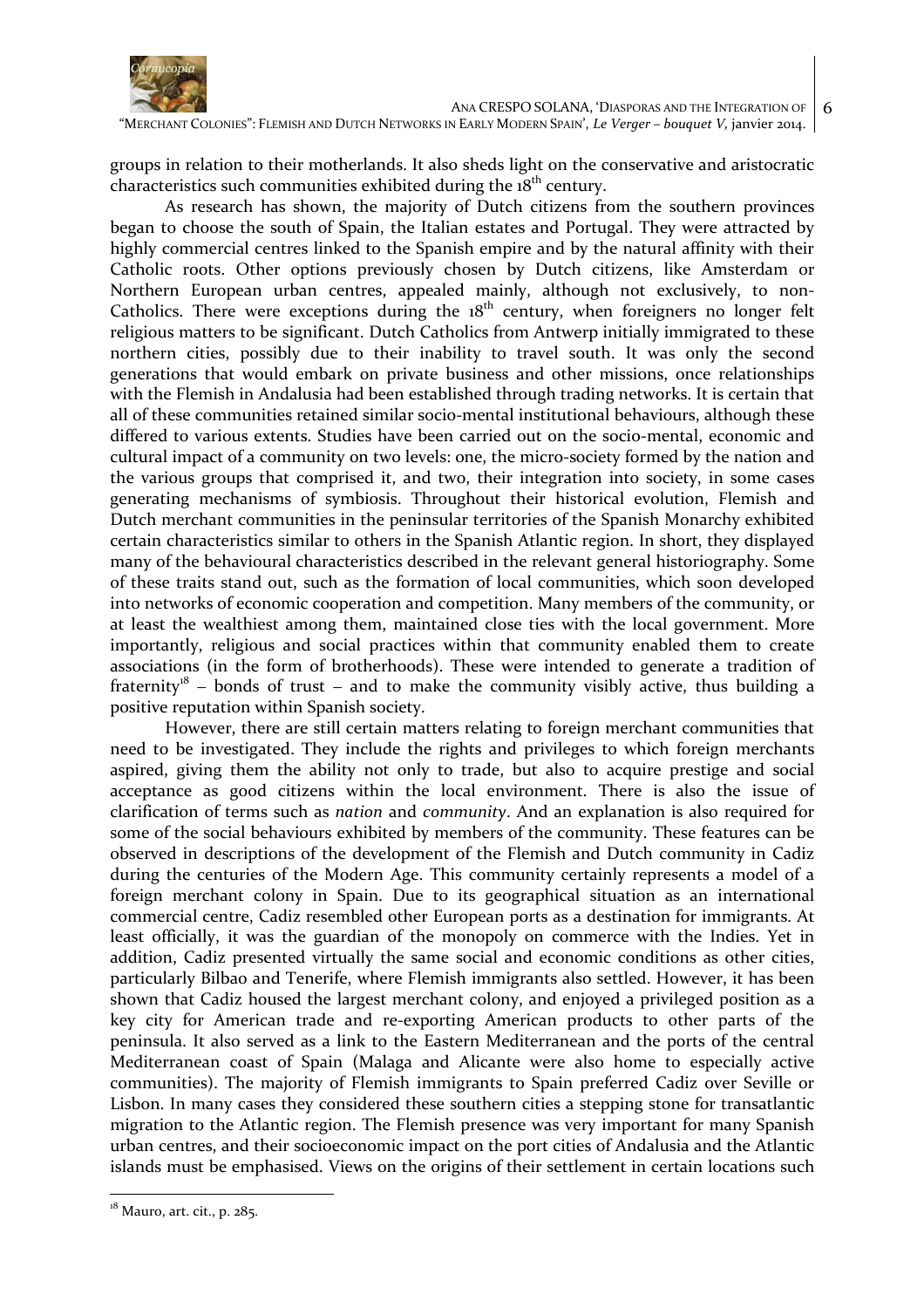

7

"MERCHANT COLONIES": FLEMISH AND DUTCH NETWORKS IN EARLY MODERN SPAIN', *Le Verger – bouquet V,* janvier 2014.

as Cadiz or Madrid have been collated and documented. For example, a 1722 petition sent to the Junta de Dependencias de Extranjeros (Board for Foreign Affairs) stated that their presence in Cadiz was so ancient and deeply rooted that 'its beginnings are unknown, except that they predate 1598, and that with the English invasion suffered by this port, the contents of their archives disappeared; at that time there were already houses owned by the Body of the Nation, governed by a Steward appointed every year to look after the common businesses, and whose regime still exists today without any change'.<sup>19</sup> In fact, the Flemish came to the Iberian Peninsula prior to the  $15<sup>th</sup>$  century. The best definition of a Flemish immigrant to Spain is that of Belgian historian Eddy Stols, who described them as 'craftsmen, small businessmen and adventurers'.<sup>20</sup> Throughout the centuries of settlement in Spanish cities, Flemish and Dutch immigration maintained virtually the same features: dynamic and vast wealth, with leaders who were professionals engaged in commerce, banking, shipping and manufacturing industries. This latter feature was common within the framework of European migratory flows throughout the Modern Era.

The Flemish-Dutch colony of Cadiz in the  $17<sup>th</sup>$  and  $18<sup>th</sup>$  centuries offers an ideal analytical model for study of the evolution of a settled group within Spanish society. This community is also one of the few foreign colonies to have been studied thus far. Such studies have been based on the following criteria: quantification of the group, its political and socioeconomic importance, and the socio-cultural and socio-mental weight of its presence within the city and the surrounding social environment.<sup>21</sup> Compared to other parts of the peninsula, southern Andalusia was one of the most attractive centres for foreign migration, directed mainly to Seville and other cities on the Bay of Cadiz, such as Sanlúcar de Barrameda, Jeréz de la Frontera and El Puerto de Santa María.<sup>22</sup> These settlements (especially Puerto de Santa María and Sanlúcar) and Seville became a large area of operation for businesses, together with Ayamonte, the Portuguese Algarve and Malaga. Through a network of family agreements and powers by proxy, foreign traders based in this geographical region extended their operations to a central zone and its periphery, which were further subdivided into smaller areas. Functionally speaking, this was frontier territory in European foreign trade. As such, it constituted a vital link with the Americas and other markets in North Africa and the Mediterranean. The fact that the *Carrera de las Indias* (Route of the Indies) had an official monopoly based in this region is one of the main features that attracted immigrants, although there were others. The gradual decline of inland Castilian areas caused new population movements. A coastal economy dedicated to foreign trade led to an increase in work in all types of commercial businesses and shipping. And certain outcomes of social turmoil attracted craftsmen, artists and factory workers.

For the purpose of quantitative analysis, historians have met with the obvious problem that censuses, electoral rolls, lists of names, registrations of foreigners, etc. constitute an inadequate source of information. When studying a foreign community, the contents of these documents must be compared with an analysis of other sources. In the present study, notary office documents were consulted, primarily from Cadiz and Amsterdam, as well as private papers in the Antwerp Archives. These confirmed that a large number of Dutch people who had come from both the northern and southern Low Countries were temporarily or permanently resident in Cadiz. Apart from providing the opportunity to ascertain this merchant group's social characteristics, crosschecking and comparison of these sources make

<sup>&</sup>lt;sup>19</sup> Archivo Histórico Nacional de Madrid (AHNM), Estado 641, Printed work.

<sup>&</sup>lt;sup>20</sup> Eddy Stols, 'La colonia flamenca de Sevilla y el comercio de los Países Bajos españoles en la primera mitad del siglo XVII', *Anuario de Historia Económica y Social* (1969) nº 2, p. 356-374.

<sup>21</sup> Manuel Bustos Rodríguez, *Burguesía de negocios y Capitalismo en Cádiz: los Colarte, 1650-1750*, Cádiz, Diputación Provincial, 1991.

<sup>&</sup>lt;sup>22</sup> Manuel Bustos Rodríguez, 'La burguesía mercantil en el Cádiz del siglo XVII: origen, nombres y estructura', *Homenaje a Antonio de Bethencourt Massieu*, Las Palmas de Gran, Canaria, Cabildo Insular, 1996, p. 313-359.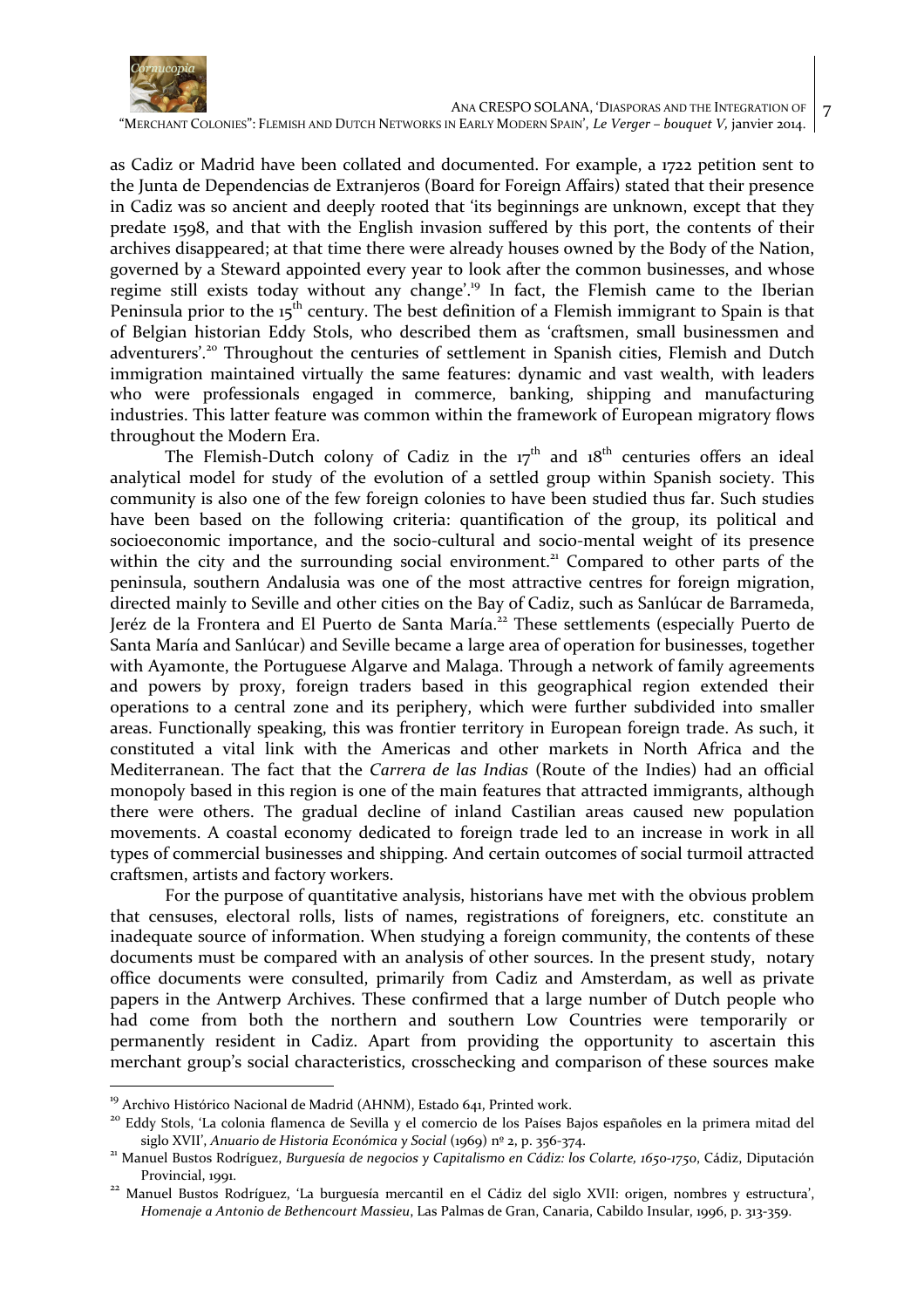

it possible to reliably estimate its numbers. A true quantitative study of these communities and the migration and settlement of traders is only possible by crosschecking notarial sources from various cities. Information included in the Cadiz electoral rolls is not totally reliable or accurate in describing the true nature of the nation, as it has been proved that the Flemish gave false information when censuses were compiled and that their actual population was much larger.<sup>23</sup>

From the following data, it can be inferred that there was an increase in the number of Flemish communities in Seville, Lisbon and Cadiz, three important ports on the Spanish Atlantic coast. A study carried out by Stols gives a detailed account of commercial houses in Seville, Lisbon, Cadiz and the Canaries, and provides important quantitative comparisons with those existing later in Cadiz. He cites a total of 587 important family names whose members had settled in those areas between 1598 and 1648.<sup>24</sup> John Everaert gives a total of 314 Flemish citizens naturalised between 1598 and 1700.<sup>25</sup> Quantitative data from notarial documents makes it possible to ascertain the number of individuals who formed part of these communities between 1648 and 1800. Historical data from Spanish, Dutch and Belgian archives show that a large proportion of the immigrants came from the southern provinces, especially Flanders ( $25\%$ ) and Brabant ( $48\%$ ). However, there are also some interesting figures from other northern regions, namely the maritime provinces of Holland and Zealand (15%), and other provinces  $(12\%)$ .<sup>26</sup>

## THE CONCEPT OF A MERCHANT NATION AND THE PRIVILEGES OF THE NETHERLANDERS IN SPAIN

An important factor likely to influence the social, cultural and institutional survival of this mercantile group were the commercial and tax advantages granted to Flemish citizens and Dutch businessmen by peace and commercial treaties signed between 1648 and 1729. These advantages led to an increase in their presence in Spanish port cities. In addition, other obvious social issues influenced how contemporary Spanish society and the administration perceived these groups.<sup>27</sup> It shall be necessary to outline some vital issues in order to define the true essence of the foreign nation with regard to these social matters. It is also necessary to explore the strengthening of foreign communities on Spanish soil, particularly the Dutch case. From a social perspective, one fundamental issue is clarification of the privileges, or alleged privileges, obtained by merchant groups in the Iberian world. What is the reality of the situation? It is not entirely clear how important this is to the debate over the origins of national and collective identities, but it is a fact that the settlements along the Atlantic coast greatly influenced the linguistic and cultural map of Europe. Prior to the Dutch Revolt against the Habrsburg Empire (1568-1648), and during the time of the rebellion of the *comuneros* (peasant communities), the contradiction between the alleged privileges granted to Flemish merchants in Spain by the emperor and social tensions within the court of Charles V became

 $\overline{a}$ 

<sup>23</sup> Ana Crespo Solana, *Entre Cádiz*, *op. cit.*, p. 123.

<sup>24</sup> Eddy Stols, *Spaanse Brabanders of de handelsbetrekkingen der Zuidelijke Nederlanden met de Iberische wereld, 1598- 1648,* 2 vols., Brussels, Paleis der Academiën, 1971, here volume II, p. 2-71 and appendix.

<sup>&</sup>lt;sup>25</sup> John Everaert, 'Infraction au monopole? Cargadores-navegantes flamands sur la Carrera de Indias (XVIIe siècle)', in Acosta Rodríguez, Antonio, González Rodríguez, Adolfo & Vila Vilar, Enriqueta (eds.), *La Casa de la Contratación y la navegación entre España y las Indias*, Sevilla, Universidad de Sevilla, Fundación El Monte, 2003, p. 761-777.

<sup>&</sup>lt;sup>26</sup> Inventories of wills and testaments from the Provincial History Archive of Cadiz have been used for the second half of the  $17<sup>th</sup>$  century; these data have never been published. However, data used for the  $18<sup>th</sup>$  century are well known and have been published in Ana Crespo Solana, *Entre Cádiz, op. cit.*, p*.* 115.

<sup>&</sup>lt;sup>27</sup> Cf. clauses 11, 12 and 13 and 17, referring to the free residency of the Flemish and the Dutch in Spanish ports. *Tratado de Paz ajustado entre la Corona de España y los Estados Generales de las Provincias Unidas de los Países Bajos en Utrecht*, 1714, Printed Document, Biblioteca Nacional, Madrid.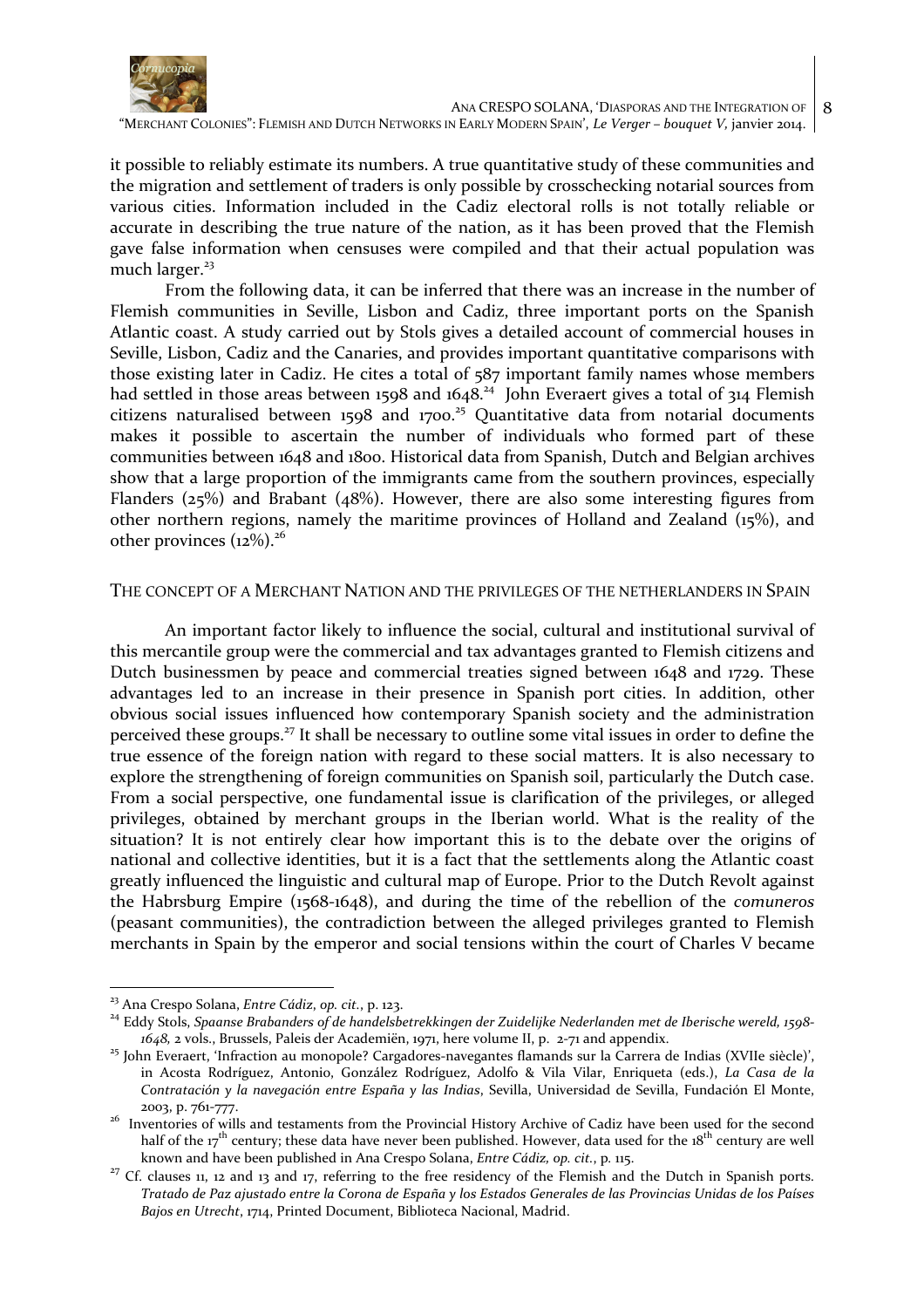

apparent. The difficulty lies in determining whether these alleged privileges were obtained by the Flemish as special subjects of the king of Spain, as opposed to those who dared rebel against him (the Dutch). There is unquestionable evidence that these privileges existed prior to the personal union of the kingdoms brought about by the marriage of Philip the Fair and Juana of Castile. It would be fascinating to uncover the historical evolution of these privileges granted to the nation between the  $15<sup>th</sup>$  and  $18<sup>th</sup>$  centuries. However, such an exercise is difficult, primarily due to the disappearance of important sources. According to 19<sup>th</sup>-century chronicler Hye Hoys and other available information, the Flemish nation held various legal documents in archives belonging to the churches of the confraternities and community stewardships.<sup>28</sup>

There are also clues that indicate the strategies used by Dutch immigrants to acquire residency rights. These include *cartas de marca* (letters of marque), documents of safe conduct for trade, naturalisation papers, various legal suits lodged by merchants to obtain residency, and decrees and privileges agreed upon by the Spanish monarch and the authorities in Brussels during the period of the archdukes and even later, when Spain had definitively lost control of the southern Low Countries to the Austrian imperial government. The various *fueros de conservaduría* (jurisdiction by an administration) obtained by the Flemish nation in Spain need also be mentioned.<sup>29</sup> From 1648 on, and especially throughout the 18<sup>th</sup> century, the importance of the diplomatic context must be considered, as peace treaties and agreements between countries helped create an institutional superstructure in Spain. This then enabled some communities to find legal support to protect their residence in Spain and their activities (as was the case of the French, English, Flemish and Dutch). In an effort to control the extent of economic activities conducted by foreigners (both resident and transient), the Junta de Dependencias de negocios extranjeros (Board for Foreign Business Affairs) was created in 1714. This organism reinstated old privileges, jurisdictions and competences that the nations had attained since the 1620's, with the Crown's official agreement to allow a network of foreign consulates to be established on Spanish soil. From 1740 on, the struggle between this official Board (which reported to the Secretary of Administration) and community representatives reveals that the Crown still considered foreign merchants a fifth column of European commerce. Yet in reality, the interests of most colonies were growing separate from those of their mother companies.<sup>30</sup>

In general, there were two types of privileges: those attained by foreigners adapted to a Spanish-ruled jurisdiction as former subjects of the king of Spain (let us not forget that the Flemish employed this argument to the very end), and those achieved as foreign residents and their children, *jenízaros* (children of mixed nationalities), in the context of colonial trade. Institutional problems arising from foreign involvement in trade on the Route of the Indies are well known, as indicated by the famous saying 'he who makes the law also makes the rules'*.* From the beginning, laws opened legal doors to allow foreigners to take part in trade with the Indies and it was generally accepted that there were several ways to achieve the status of a subject of the king of Spain.<sup>31</sup> These included by letter of naturalisation or by marriage. Such mechanisms were important for inhabitants of Cadiz and Seville, as they enabled them to trade legally with the Indies under the conditions imposed by the Spanish monopoly. Some

 $\overline{a}$ <sup>28</sup> Which in the case of Cadiz, were the churches of Rosario and San Francisco, respectively, and in Seville, the Church of the Incarnation. I Hye Hoys, *Fondations pieuses et charitables des marchands flamands en Espagne,*  Brussels, Précis Historiques, 1882, nº 31.

<sup>29</sup> Ana Crespo Solana, *Mercaderes Atlánticos*, *op. cit.*, p. 135-139.

<sup>&</sup>lt;sup>30</sup> There is information on the Junta de Dependencias in Ana Crespo Solana, Ana & Montojo Montojo, Vicente, 'La Junta de Dependencias de Extranjeros (1714-1800): Trasfondo socio-político de una historia institucional', *Hispania*, vol. 69, N°232 (2009), p. 363-394.

<sup>31</sup> Margarita García-Mauriño Mundi, *La pugna entre el Consulado de Cádiz y los jenízaros por las exportaciones a Indias (1720-1765*), Sevilla, Universidad de Sevilla, 1999; José María Oliva Melgar, *El monopolio de Indias en el siglo XVII y la economía andaluza. La oportunidad que nunca existió*, Huelva, Universidad de Huelva, 2004.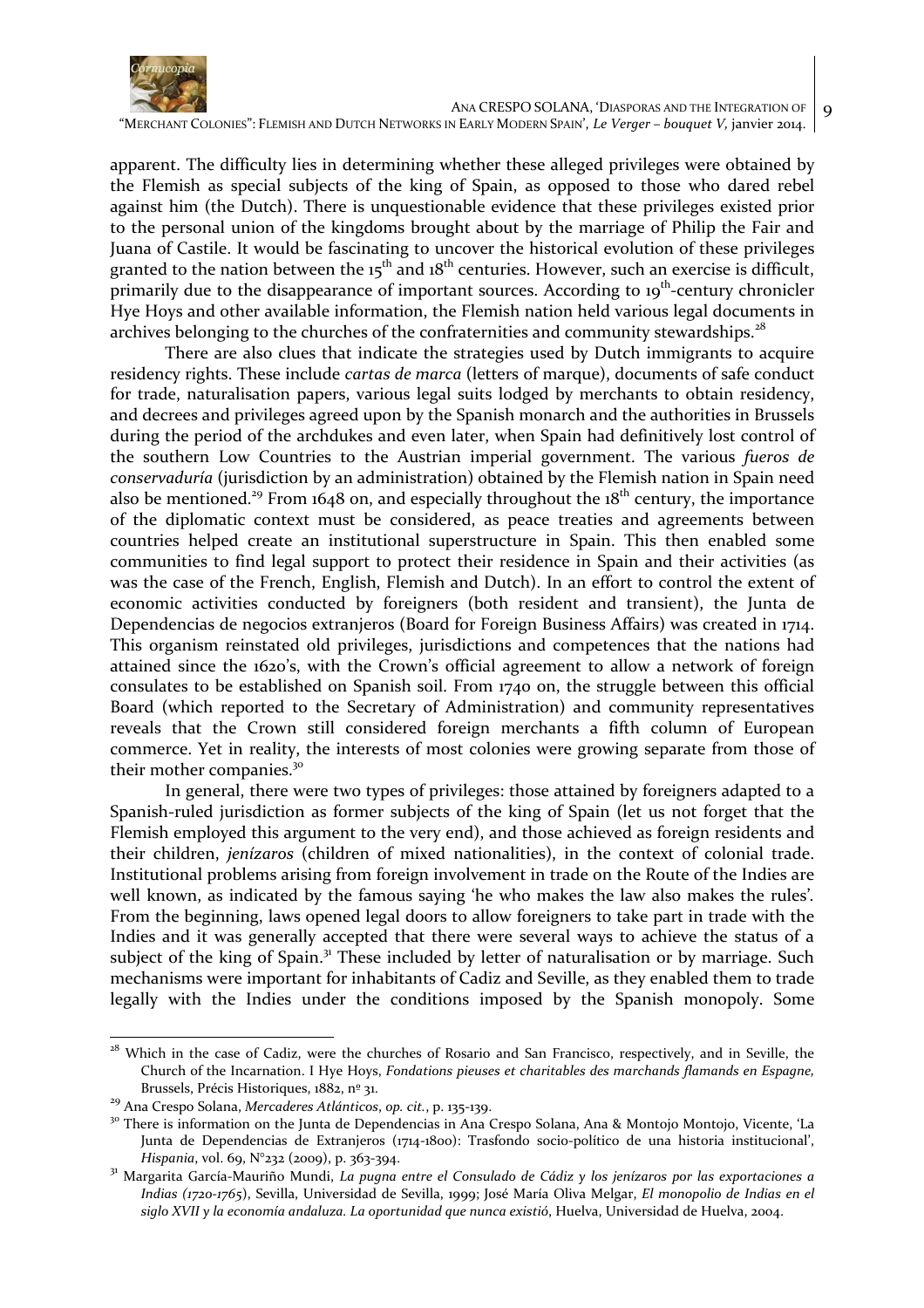

 ANA CRESPO SOLANA, 'DIASPORAS AND THE INTEGRATION OF "MERCHANT COLONIES": FLEMISH AND DUTCH NETWORKS IN EARLY MODERN SPAIN', *Le Verger – bouquet V,* janvier 2014. 10

problems relating to Flemish naturalisation have been identified from existing documents and thus need to be considered. For instance, colloquially speaking, there is the difficulty that the administration of the time had with the use of the term 'Flanders', further proof of the intentional confusion between the Flemish and Dutch. On the other hand, many northerners were granted naturalised status, as was the case of Captain Juan de Banes, resident of Seville and citizen of Amsterdam. Although originally from 'the lands of Flanders', in June 1693 he was able to present the three pieces of evidence required for naturalisation: marriage to a Spaniard, residence in the city for several years, and professing the Catholic faith. $32^2$  Most naturalisation documents for Flemish people described a number of attributes that directly and automatically associated them with the elite of Spanish cities: they were prominent residents, owned properties in the city and had the capability to invest in assets within the country.<sup>33</sup>

Another issue was how a certain group saw itself as a community. In the Flemish case, there are indications of the existence of a Hispano-Flemish nationality which was institutionalised by a number of socio-political processes and protected by privileges. A Pragmatic Decree dated 1533, found in a late  $18<sup>th</sup>$ -century document of ennoblement belonging to a Dutch merchant from Cadiz, mentions special favours granted to Spanish communities by Charles V and Archduke Albert and Archduchess Isabella. The Flemish preserved these documents with others relating to their confraternities and the archives of the nation, which were safeguarded by the steward. Although most of these documents have now disappeared, their existence is known from applications or requests ("peticiones") submitted to the Junta de Dependencias de Extranjeros (Board for Foreign Affairs) during the 1720's, and other private papers. In any case, the Spanish 'Ancient and Noble Flemish nation' was an institution with its own jurisdiction. Its members had special naturalisation privileges granted by the Spanish monarch that allowed them to live and trade in Spain. For centuries, this situation remained unchanged: with local powers and privileges granted by laws and resolutions. They retained their own archives, judges and a hierarchy within the colony. This included an elected steward who acted as legal representative of the community to the existing powers, including the Crown.

A third problem was one of concept and closely related to existing privileges: the use of the term *nation* as an historical and analytical type, here referring to as *merchant nations*. This entity encompassed all individuals of the same nationality arriving in a city. It included not only what can be described as the body of the nation itself (consisting mainly of the city's more hierarchical groups, political offices such as steward or consul), but also the main family dynasties. Due to their long history of settlement, noble origins and wealth, these families carried out the most important official duties of the community, at both a municipal and state level. The main body was formed by those who defended the nation as a whole, sent representatives to Court if necessary, chaired local meetings and acted as judges in cases of bankruptcy or other financial difficulties. The nature of their authority was more moral than political, granted by the agreement of all the families in the community. They were also the most zealous in their compliance with social practices and rules of behaviour related to religion, marriage and integrity in business.

The way in which immigration took shape encouraged an increase in practices intended to protect individual material and spiritual interests. It is difficult to define the concept "Nation", although it does appear in numerous private, notarial, official, municipal, diplomatic and other sources. The identity of the nation or community is also an obvious problem of historiography. It is subject to the evolution of the historical argument over other similar terms such as *urban oligarchy* or *bourgeoisie* within the structure of Early Modern

 $32$  Archivo General de Indias, Sevilla (AGI), Contratación 51B. Judgement dated 22 June 1693.

<sup>33</sup> AGI. Contratación 50B. Naturalizaciones de flamencos (1584-1672); AGI, Contratación 596B. (1612-1693) (1698); AGI, Contratación 5470.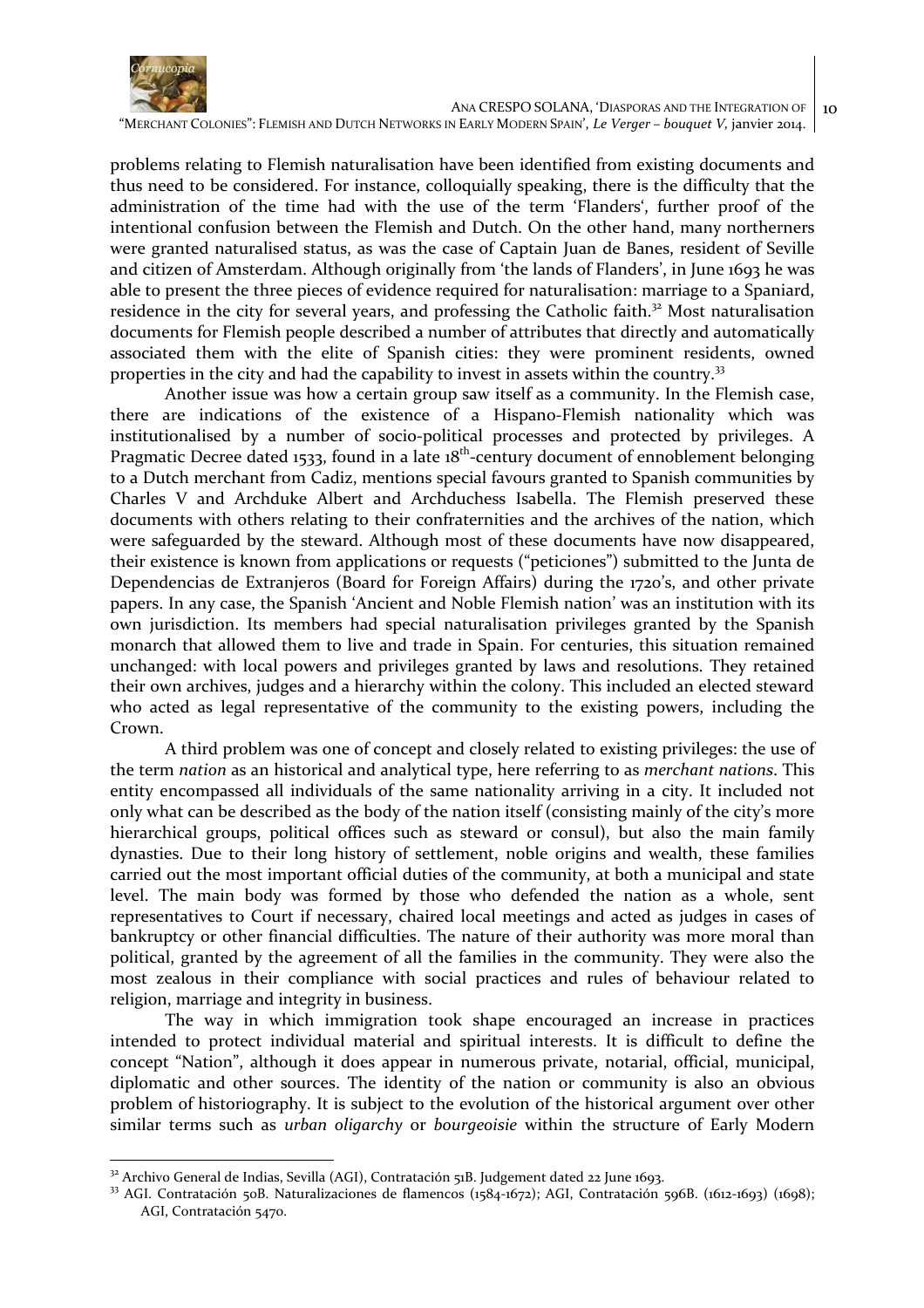

 ANA CRESPO SOLANA, 'DIASPORAS AND THE INTEGRATION OF 11

"MERCHANT COLONIES": FLEMISH AND DUTCH NETWORKS IN EARLY MODERN SPAIN', *Le Verger – bouquet V,* janvier 2014.

society.<sup>34</sup> The merchant nation developed certain mechanisms for settlement and integration into the society which received it. There were instances where the place of residence had social and institutional foundations that were conducive to a permanent settlement. This was the case of Cadiz, although it is not certain that other Spanish cities were the same, at least from an institutional viewpoint. However, we do know that other European cities where the Dutch settled also had similar boundaries. This was precisely what gave them internal solidarity and cohesion, coupled with the fact that every community offered financial support to deal with potential problems members of the communities might encounter (confraternities, guilds, factories, etc.). The terminology would vary according to each individual case.<sup>35</sup> The existence of a confraternity, with collective burial facilities for the community, ensured travelling merchants some protection in the event of illness or death. Such protection could extend beyond the actual geographical settlement, as shown by a letter sent by lawyer Don Matías Bernardi, pastor at Cadiz Cathedral, to Melchior Fourchoudt when the latter's son Justo died in the city in 1676. The city's civic and religious authorities took the initiative, burying travellers in the Chapel of San Andrés. And the community bore all costs, as well as being responsible for informing the family of the deceased when there were no partners or relatives in the place where they died.<sup>36</sup> The nation, its confraternity and the internal hierarchy itself, with its legal jurisdiction and privileges, stood in opposition to the consulates, which were not always loyal to the merchants. The relationship between the consul of a country and its institutions or communities was not always harmonious. In many instances, foreign merchants saw the consul as a social climber who wished to take advantage of their money, or as a servant of the Spanish Crown, even though they had the same nationality. This was the case of the consul Vermolen.<sup>37</sup>

The term *nation* denoted a micro-society, an extended version of a family clan. Family ties played a very important role and the ability of an individual to become established often depended on these connections. Family and commerce offered businessmen the possibility of forming a close-knit group, socially defined by the privileges and characteristics of their nation. In addition, the interests of networks of intermediaries, trade deals conducted according to company instructions with subsidiary traders, and the creation of consulates were enough incentive to attract immigrants. That the consulate of the country would act as a possible legal structure also contributed to this appeal. There can be no doubt, however, that what really attracted the traders who ventured to seek their fortune so far from their homes and families was the existence of a micro-society of relatives and friends prepared to welcome the newcomer.

There was a strong sense of fraternity within the colony, at least in the 'ancient and noble Flemish nation'. The group was characterised by solidarity, making it virtually a guild, or clan, bound by privileges and duties towards the city of residence. The colony also built a good reputation in Spanish society. The way they conducted their business, clearly symbiotic behaviour within the local socio-mental framework, and institutions they sustained and left behind – the colony's work for the community – left a significant mark on the city of Cadiz.

<sup>34</sup> According to: Francisco Aranda (coord.), P*oderes intermedios, poderes interpuestos. Sociedad y oligarquías en la España moderna,* Universidad Castilla-La Mancha, Cuenca, 1999.

<sup>35</sup> Ana Crespo Solana, 'El Patronato de la nación flamenca gaditana en los siglos XVII y XVIII: trasfondo social y económico de una institución piadosa', *Studia Historica, Historia Moderna*, vol. 24 (2002), p. 297-329.

<sup>&</sup>lt;sup>36</sup> Jan Denucé, Letter of 5 January 1676:'(.... Andres) is naer synen uytersten wille begraven in de kercke der minderbroeders in de Capella van synen Patróon den H. Andreas, in den kelder van onse Nederlandse Natie, ghekleet met het habit van de selve Religieusen. Syn lyck is vergheselschapt van alle die van de Nederlantse Natie, ende een groote menichte van volck deser stadt, aen dewelcke syne deught ende stichtbaer leven bekent was, soo dat ick waerliyck mach segghen dat hier wynighe treffelycker begraefenissen ghesien syn'.

<sup>&</sup>lt;sup>37</sup> There are also documents in the Archivo Histórico Provincial de Cádiz (AHPC). p.n. 9/1598, fol. 230, 267, 297, 384, 389, 400, 424, 523-28, 498, 534, 534, 594, 659.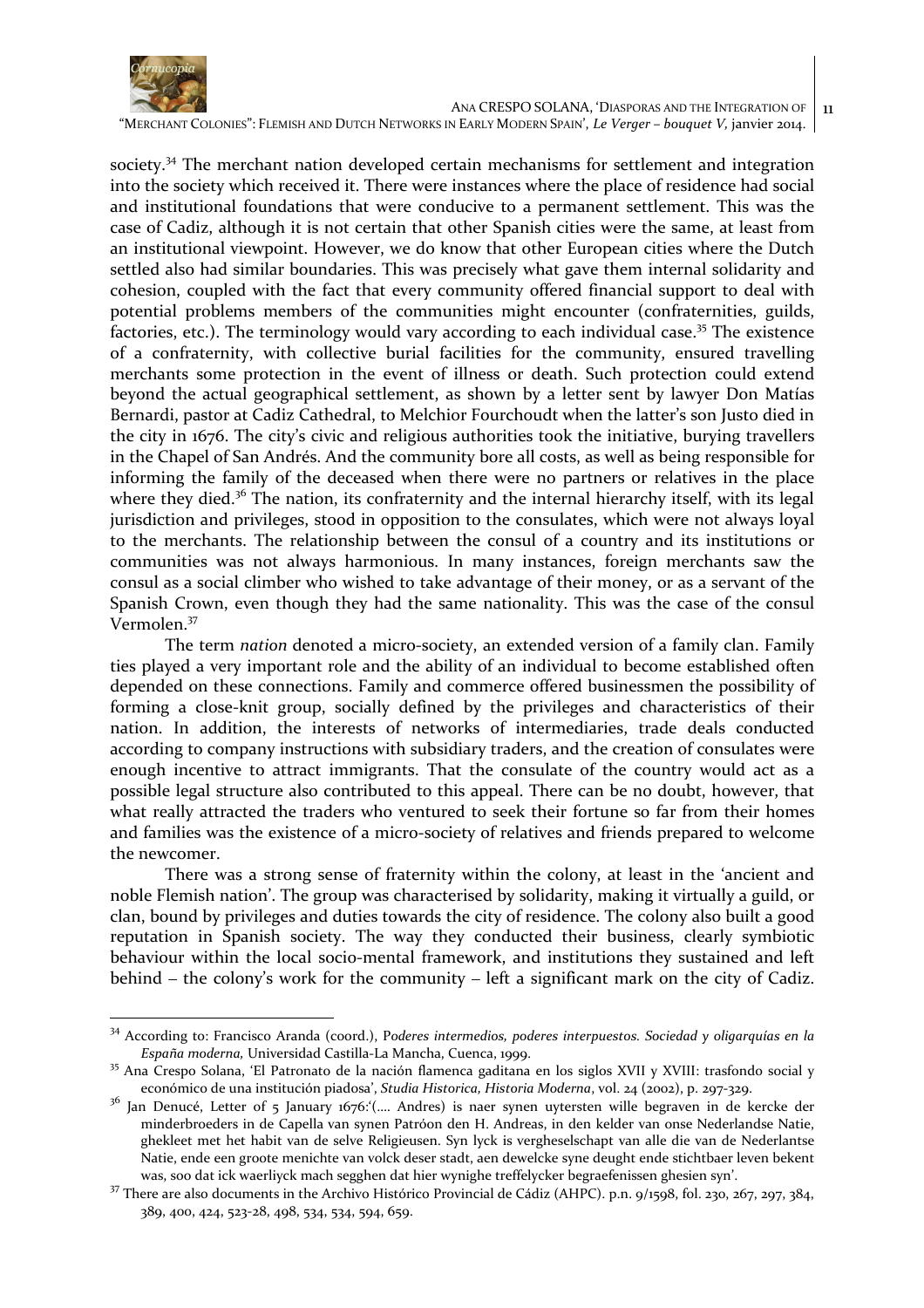

12

"MERCHANT COLONIES": FLEMISH AND DUTCH NETWORKS IN EARLY MODERN SPAIN', *Le Verger – bouquet V,* janvier 2014.

These issues suggest a group protected by Ancient Regime privileges and indicate certain patterns of integration, cohesion and inclusion at different levels of contemporary Cadiz society.

For these reasons, the *'*ancient and noble nation*'* was a citizen organisation valued by Cadiz society. Even after the Dutch Republic and the southern provinces had become two separate national entities, many immigrants arriving from the northern provinces preferred to become part of this illustrious Flemish Catholic organisation, despite the existence of a small consulate for Dutch businessmen.

Efforts to improve their surroundings and their fortunes are evident from the works and institutions they left behind, which best define the Flemish and Dutch nation in Cadiz during the  $18<sup>th</sup>$  century. The socio-mental and cultural exchanges among members of this group integrated into Cadiz society are clearly defined by symbiosis and reciprocity. The creation of the Benevolent Trusteeship and Confraternity of San Andrés de los Flamencos in several Spanish cities is evidence of this. The *Vlaamse broederschap* (Flemish brotherhood) was typically found in settlements in Catholic countries, in contrast with the *Nederlandse* or *Vlaamse Gemeenschap*, which was characteristic of Protestant groups (Calvinist or Mennonites) established in the reformed Catholic countries of Northern Europe. Study of the these groups has furthered our understanding of its institutional, religious and socioeconomic work. It has also provided information about the material heritage left by the Flemish colony in Cadiz, especially in relation to buildings. This organisation owned properties for the benefit of the community. These were subject to speculation and their income, administered by the steward of the Flemish nation, was invested in a type of social security of the time. In addition, the nation*s* and their confraternities were expressions of the 'common good'. This was one of the areas of responsibility of the ancient communities, but gradually declined towards the end of the Ancient Regime, coinciding with the crises of the late  $18<sup>th</sup>$  century. During these decades of collapse and change, with the French invasions of Belgium, the Low Countries and Spain, the corporate interests of the communities began to decline due to their inability to face the coming changes. In many regions of the world, faith in the collective capacity to move forward was lost, and the ideal of the 'common good' disappeared with the gradual breakdown of the community.

However, it has been shown that in the Flemish case, a Hispano-Flemish society continued to exist, albeit headed by an aristocratic group that never severed its family ties with Flanders and Brabant. And this was despite their remoteness from many aspects of the national interests of their original country. This aspect of Dutch society was unlike any other foreign community in Spain. A community of Hispano-Flemish residents who felt truly Spanish had developed over time, which adds another element to this debate: the possibility of defining them as *bourgeoisie.* The diversity of the immigrant population should also be considered, as it was generally made up of pilgrims, travellers looking for work, artisans, factory workers, artists, humanists, philosophers, merchants and soldiers. They cannot all be included in this definition, but can be described as part of this heterogonous world, already found in Castile during the first half of the  $16<sup>th</sup>$  century, and throughout its later social and economic evolution. This development has been defined as the emergence of a number of people who initially had no privileged status – and were therefore members of the third estate – yet managed to prosper and grow stronger*.* <sup>38</sup> This phenomenon was repeated in certain cities which were integral to the Monarchy's economy, from centres of Castilian wool production in the  $16<sup>th</sup>$  century, to centres of the American commercial monopoly in the  $18<sup>th</sup>$  century.

<sup>&</sup>lt;sup>38</sup> Alberto Marcos Martín, 'Sobre Burgueses y burguesías en Castilla durante la primera mitad del siglo XVI', in: Juan Luis Castellano (ed.), *Europeísmo y Universalidad. Población, economía y sociedad*, Vol. IV, Granada, Sociedad Estatal para la conmemoración de los centenarios de Felipe II y Carlos V, p. 443-466.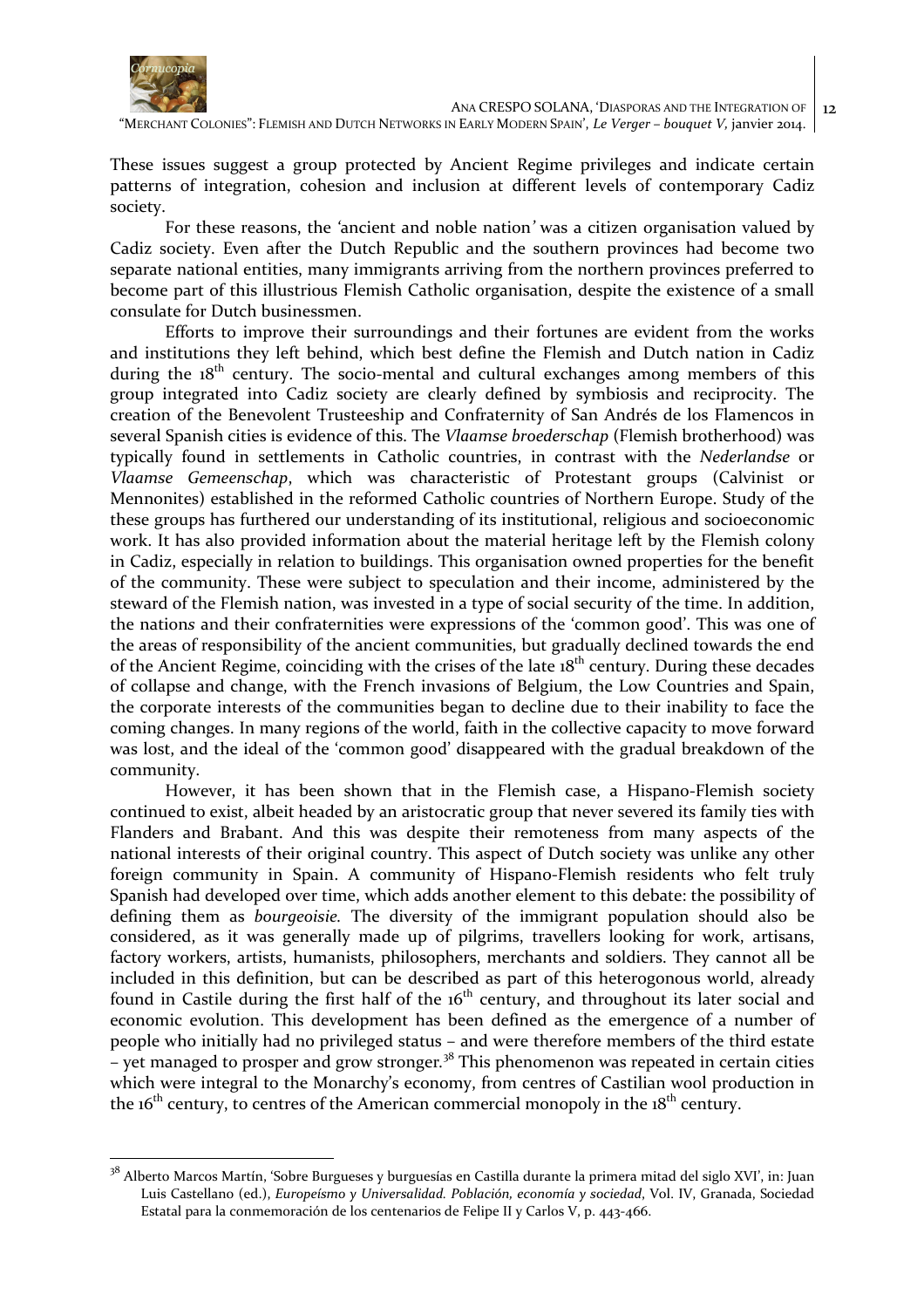

"MERCHANT COLONIES": FLEMISH AND DUTCH NETWORKS IN EARLY MODERN SPAIN', *Le Verger – bouquet V,* janvier 2014.

It has also been demonstrated that Flemish citizens who settled in Spain and other parts of Europe replicated certain aspects of the elite from their original countries. The behavioural constraints of these groups coincided with the general characteristics of the ennobled bourgeoisie throughout modern Europe. It may be that this was the reason some members of these groups would eventually seek to be recognised as national subjects of a state, government or king in the places where they had settled. It was also possibly the motivation for the later struggle of foreign traders with the Crown to achieve their own jurisdiction. These were the key players in a unique model of integration over the centuries. The guidelines used to compare different communities can be more clearly understood in the  $18<sup>th</sup>$  century, when the Flemish and Dutch living in Spanish territory went through a period of crisis and change. This upheaval gave rise to a defining moment in the development of some of the mechanisms for permanence and social integration most closely associated with Ancient Regime Spanish society. Although individual circumstances continued to determine whether the settlement process was temporary or permanent, its mechanisms and commercial strategies were basically the same over long periods. The role played by the family and neighbourhood networks also remained fundamental. This process was based on well-established migration links, attracting close relatives to those already settled abroad, who became part of the family business and eventually entered the world of trade. Foreign merchants in these trading societies cooperated with each other, at times forced by economic or family ties, or by necessity, but also out of selfinterest. The desire to defend their businesses, as well as their own survival and that of their cities, in a Europe that was constantly at war, to a certain extent justified two aspects observed in these communities: firstly, the need to belong to a nation with its own jurisdiction and, secondly, the desire of wealthy merchants to be ennobled. Nobility and legal jurisdiction were the only means to guarantee certain individual privileges and benefits within the stratified society of  $17^{th}$ - and  $18^{th}$ -century Spain.

#### AN HISTORICAL BIOGRAPHY

 $\overline{a}$ 

The financial sector was crucial to understanding this so-called diaspora. Most migratory groups chose to go to expanding regions which complemented their places of origin, in order to protect trading links that had been already developed and maintained. Many of the structural reasons underlying the trading networks and spatial integration of these regions are economic (links between markets and regions within an existing axis of exchange), while also having political and religious motivations. In the case of the Low Countries and the Spanish Monarchy, the union of the provinces of the 'Burgundian circle' and the crowns of Castile and Aragon cannot be ignored, as it granted privileges and rights to Hispano-Flemish citizens. These advantages would set them apart from other foreign communities in Spain well into the  $18<sup>th</sup>$  century.<sup>39</sup> In terms of Dutch migration to Spain, there were two types of influx. Although motivated by similar reasons, they relate to two loosely defined phases of Flemish settlement on the peninsula. During most of the  $16<sup>th</sup>$  century, there was a massive influx which it has not been possible to precisely quantify. This included merchants and aristocratic travellers, most in the service of the Spanish Crown. With these early arrivals, the creation of an economic framework encompassing Castile and Flanders, based on the wool and cloth trade, encouraged bilateral relations and the creation of the Spanish nation in Bruges. It also brought many Dutch tradesmen to cities like Valladolid, Burgos and Medina del Campo, although very little specific information is available on the populations in these Castilian settlements. In some cities, such as Valladolid, there were problems of coexistence between the Flemish and native Spanish. These were primarily due to local rejection of the Burgundian court accompanying

<sup>39</sup> On the origins of these rights: Crespo Solana, *Entre Cádiz*, *op. cit.,* p. 134.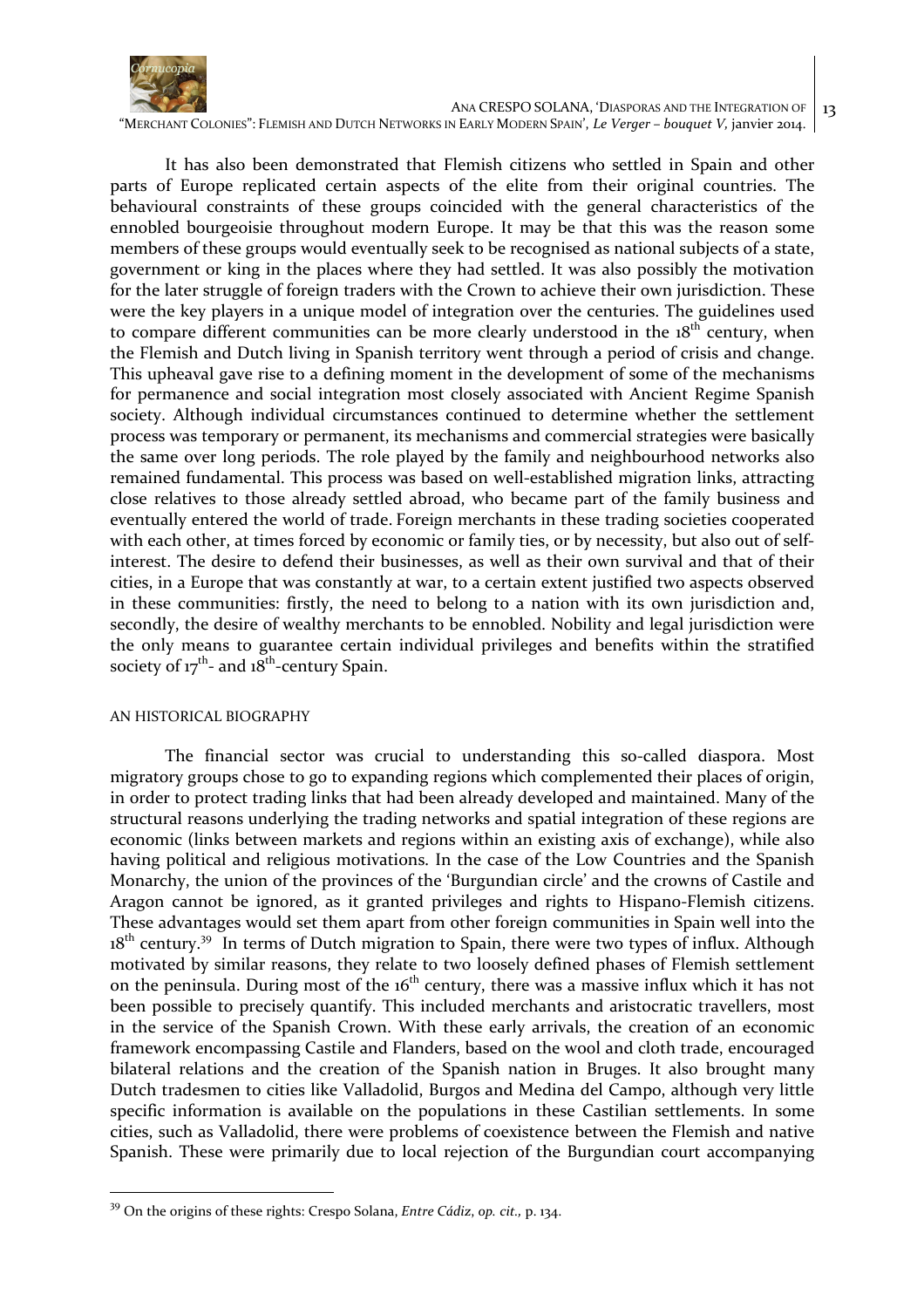

"MERCHANT COLONIES": FLEMISH AND DUTCH NETWORKS IN EARLY MODERN SPAIN', *Le Verger – bouquet V,* janvier 2014.

Charles V when he arrived in 1517.<sup>40</sup> Many courtiers were members of the Flemish nobility and supporters of Philip the Fair. Once at court, they managed to move into important positions, earning the mistrust of the Spanish. When the war escalated in the early  $17<sup>th</sup>$  century, the number of arrivals increased. They also changed in nature, becoming a flow of immigrant workers. At the same time, there was a demonstrable increase in the Flemish birth rate in Spanish cities due to the diaspora. These factors operated in conjunction, as many of the families moving south later settled in Spain, first trading on behalf of others and later finding their own opportunities.

It is important to mention that over the course of these centuries, the various communities of Flemish origin went through an interesting process of resettlement. This development can be explained by a wide spectrum of reasons, from the purely economic to the socio-political and even the socio-mental. In fact, during the  $16<sup>th</sup>$  and  $17<sup>th</sup>$  centuries, immigration and the subsequent formation of relatively integrated colonies occurred in those cities closely linked to imperial power, although the large groups in Seville and the Canary Islands were not excluded. However, by the second half of the  $17<sup>th</sup>$  century, the largest documented communities seem to have been established in urban centres on the periphery of the peninsula. There are two economic explanations for this movement to the south and other locations linked to the maritime powers, England and The Netherlands. Firstly, there were the routes of the convoys sailing from Flemish and Dutch ports. And secondly, there was the decision made by the most active members of the colony to build a life and do business in urban centres that were crucial to the Spanish economy, especially ports in southern Andalusia associated with the Route of the Indies. This term referred to maritime trade between the Iberian Peninsula and the American colonies, as well as all business and other enterprises associated with that activity. When a trader engaged in American trade by loading his merchandise onto the fleets and galleons, it was said that he was taking part in the Route of the Indies. Ultimately, this term defined a historical category that entailed the development of a definitive way of life, one which was strongly linked or even subject to the evolution of a specific mercantile-geographical system. Furthermore, this system was not limited. Instead it was connected to other trading areas which were not part of the Spanish empire, yet were nonetheless intrinsically linked to it.<sup>41</sup>

A collective or historical biography is made possible by existing research and the reconstruction of family genealogies using notarial documents. Comparison of sources from different document types allows us to undertake a prosopographic analysis of the elements of a group or community, social networks and interest groups in Ancient Regime society. At the same time, Prosopography is an interesting tool for the study of the social, economic and political behaviour of the elite and other groups. A detailed genealogical analysis also provides the opportunity to measure the survival of these migrant dynasties in terms of number of generations. Some Flemish dynasties from Cadiz, such as the Colarte,<sup>42</sup> Vint,<sup>43</sup> Coghen y Montefrío, Van Hemert, de Somers, Swerts and Vande Voorde families, are proof of this survival. These were all Dutch Catholic families, usually from the northern and southern Brabant. Their family biographies have been reconstructed using different documents, from strictly official to private and notarial sources. Can it be said that family lines follow certain similar behavioural patterns over generations? What can be stated with certainty is that one of the conditions underlying the formation of the Flemish bourgeoisie was the practice of travelling to and settling in Spanish cities. This was also closely related to the nature of family

<sup>40</sup> Raymond Fagel, 'Valladolid y Flandes en la época de Carlos V: ¿rechazo o atracción?', *Valladolid, Historia de una ciudad*, *Actas del Congreso Internacional de Historia de Valladolid,* Valladolid, Universidad de Valladolid, 7-11 October 1996, p. 679-690.

<sup>41</sup> A detailed explanation of this term can be found in: Crespo Solana, 'Geostrategy of a System', *art. cit.,* p. 19-20.

<sup>42</sup> Bustos Rodríguez, *Burguesía y Capitalismo*, *op. cit.,* p. 159.

<sup>43</sup> Will of Juan de Vint, 6 February 1699, in AHNM, Consejos Suprimidos bundle 5083.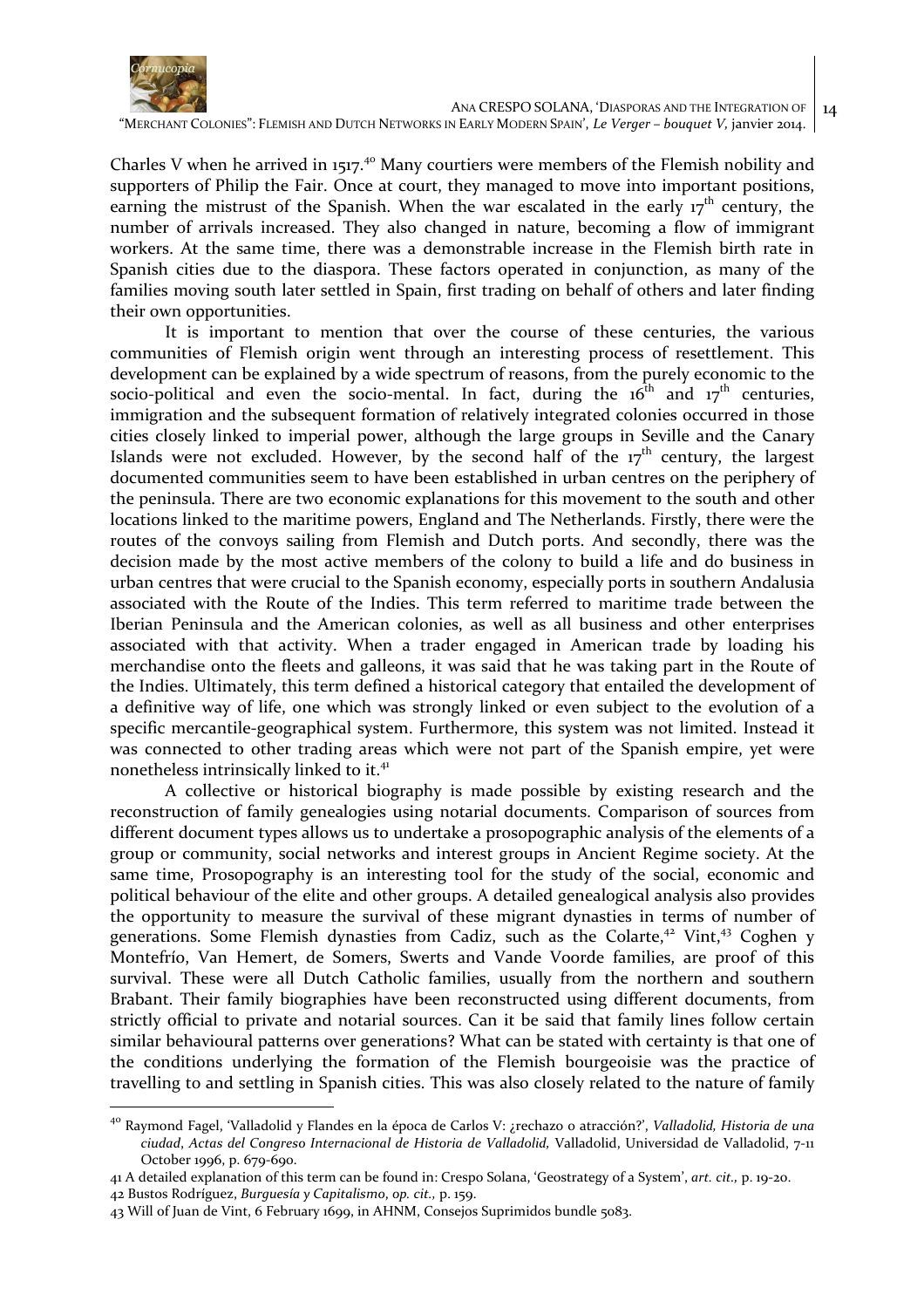

networks. The model of the Flemish traveller has been widely studied and is found again and again. For example, in the case of the Canary Islands, descriptions of journeys made by Flemish youths from Antwerp via Ostend all have common points, such as an endogamous family and trading practices. Some were passing traders who decided to settle in the cities of southern Andalusia. In fact, there is an obvious relationship between the ports of origin, the route of the convoys transporting men and merchandise, and the creation of networks.<sup>44</sup> Most of these men came to the city at a young age, recommended to another Flemish merchant who had already settled there and enjoyed a good reputation in local society. Flemish young men typically travelled to the Indies using their own resources, inherited from the paternal family in Flanders, and with another person acting as a mentor in Cadiz. There was also the possibility of travelling to Flanders to finalise the details of their marriage and inheritance, then returning to Cadiz with property received from the parents. The practice of arranged marriages is widely reported. The young man generally married another member of the same family living in Cadiz, possibly a Flemish woman born there, or a Spanish woman from an important family of merchants, ship owners or civil servants associated with local institutions. A settled businessman would build or buy a house in Cadiz and live there with his wife, dedicating many years to trade with the Americas, sending goods to the Indies and investing money in fleets and galleons.<sup>45</sup>

It is also important to consider to what extent the trading networks are the result of family ties and patronage among the merchants themselves. According to information on marriages registered by Cadiz notaries, there were two main trends which suggest the prior creation of a network. Cadiz had a large population of unmarried men, as they were based there temporarily and planned to return home. However, there were also many marriages. In many cases, it has not been possible to confirm the dates of the wedding ceremonies, but it is evident that the largest number of marriages was to Spanish women, followed by women of the same nationality as the groom. Only occasionally do they appear to have married daughters of other foreign traders. In most cases, marriages were endogamous, both from a professional point of view (unions between trading families, followed by the nobility and the military) and in geographical terms.<sup>46</sup>

Research provides examples of Flemish dynasties and families who had been well established for three or four generations. These were aristocratic merchant groups and families who had been settled in Spain from the time the Low Countries were still an important part of the Monarchy. These families had arrived during the second half of the 16<sup>th</sup> or the first half of the  $17<sup>th</sup>$  centuries. For this reason their aristocratic roots and values were still a prevalent part of their lifestyles. Many families carried on the original activities of their ancestors, but not all were previously industrialists or merchants. Many had been burgomasters and part of the local political establishment. The fact that political and social circumstances in the cities of Flanders and Brabant accounted for this trend has already been discussed in the literature. There had been an increase in the number of members of the local establishment: dynastic families who in times of crisis and expansion began to take part in colonial businesses, purchasing and exporting certain manufactured and luxury goods, especially textiles and small works of art.

<sup>44</sup> John Everaert, 'L'hispanisation', *art. cit*., p. 146.

<sup>45</sup> Ana Crespo Solana, 'Legal Strategies and Smuggling Mechanisms in the Trade with the Hispanic Caribbean by Foreign Merchants in Cadiz: The Dutch and Flemish Case, 1680-1750', *Jahrbuch für Geschichte Lateinamerikas, Anuario de Historia de América Latina*, 47 (2010), p. 181-212.

<sup>&</sup>lt;sup>46</sup> Examples of Flemish and Dutch marriages to Spanish and non-Spanish woman in: AHPC, notarial archives: 9/1594, 175-77v; 9/1584, 655-58v; 16/3777: 47-49; 11/2227- 2228: 684-85v; 8/1447: 15-25v: 3/762: 49-51; 21/5087: 269-71; 8/1474: 662-66v; 10/1826: 415 and v; 12/2413: 634-36v; 9/1585: 52-60v; 11/2192:1070-71v; 16/3768: 481-89v; 9/1602: 196-201v; 17/3834: 1105-1107v; 9/1581: 62-64v; 15/3607: 856-59; 9/1583: 553-557v; 9/1576: 20-22v; 11/2211:292-95v; 5/989: 240-41v; 15/3629: 25-162v; 9/1624: 265-268v; 5/1593:155-158v; 23/5333: 267-69; 5/992: 652- 55v; 5/1004:970-71v; 9/1576: 9 and v.; 5/1016, s.f.; 5/1015: 1 and v; 15/3623: 643; 16/3635: 92-95v.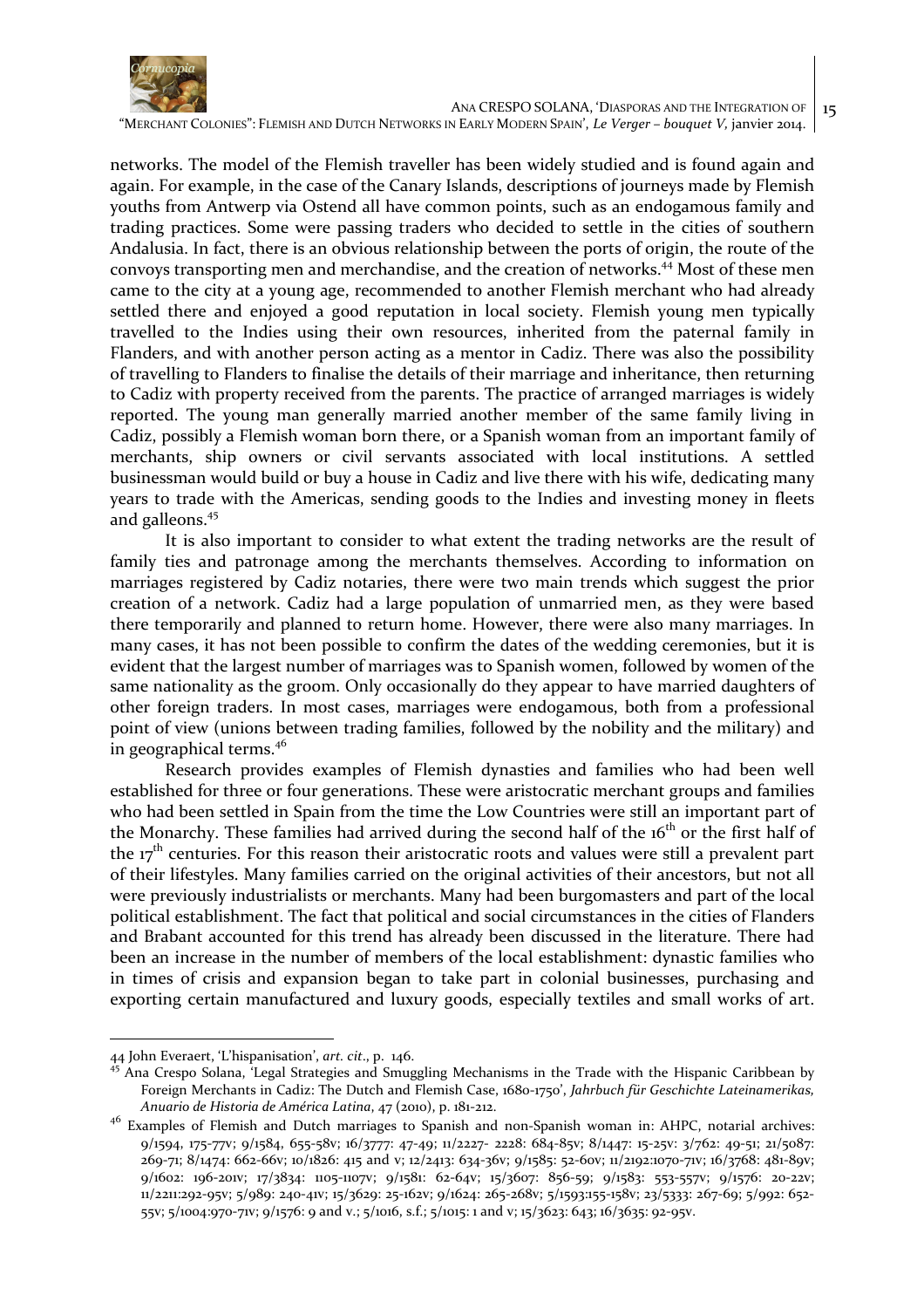

Examples include the Van Kessel and Van Haure families of Cadiz, later linked to the Coghens and the Conincks by marriage. They include business partners who later became part of the family, marrying the daughters of these aristocratic merchants. The De Roy family has also been studied. Originally from Antwerp, they settled in Amsterdam. After two generations of being Dutch, they immigrated to Cadiz and became linked by marriage to a noble Andalusian dynasty. Such biographical narratives are common in this type of family.<sup>47</sup>

The lower or middle-ranked Flemish nobility that had become established within the community engaged in trade with the Americas. However, this did not represent a disadvantage when asserting the right to join military orders.<sup>48</sup> Members of these groups also became part of the local nobility (such as the *maestranzas* (Bullring) of Seville, Ronda, Granada and Valencia) and even had their own family crests. It was in Cadiz that relationships were forged not only with other Low Countries nationals, but also with Spaniards. The need for bonds of friendship or family relationships (or both) and to mix with other individuals from the same nation existed from the time of the earliest Dutch settlements in Spanish territory. But within the context of relationships, both with natives and fellow countrymen, one of the most significant aspects was the institution of *padrinazgo* (patronage or sponsorship). This institutionalised bond was used to formalise social ties, usually through ceremonies such as weddings and christenings. Many of the family clans established in the earlier stages of Flemish immigration adopted ways of life parallel to those of the nobility, although not dissimilar in style to their original cities. Records from the *Reales Consejos* (Royal Councils), granting the title of knight of a military order to Flemish men settled in Spain, indicate that they belonged to city dynasties and were part of the local military and noble power structure in the service of the king of Spain. One example of this was the merchant Juan de Wint y Swerts, born in Ypres in 1614 and a resident of Cadiz. In 1659, King Philip IV ordered the governor of the Low Countries, the Marquis of Caracena, to carry out investigations in Ypres, Diessen and Bruges, where relatives of de Wint's lived. The reason for this was to confirm his right to request membership in the Order of Calatrava. De Wint obtained the title of knight and married the daughter of the first Marquis de los Alamos del Guadalete. In his 1669 will, he stated that in his youth he had had an illegitimate son in Flanders who *'*had gone to the Indies two years earlier, to the province of Tierra Firme (Mainland), assigned to a cargo for which he had not paid or rendered account*'.* Another son from his marriage, Juan Carlos Francisco de Vint y Lila, born Cadiz in 1657, would later become an active trader with the Indies. This clan, which was related to the Colarte family, conducted business with the Americas until at least the second half of the  $18^{th}$  century.<sup>49</sup>

In Andalusia, these families enjoyed an aristocratic way of life, acquiring city and country properties, which would become one of the most profitable capital investments. The domestic lifestyle of these social groups was very similar and was reflected in their demand for goods from Northern Europe: trade in luxury items and manufactured products to match their social aspirations. Their business links with the important Route of the Indies were another way to preserve the basis of this lifestyle during difficult times, secure dowries for their daughters, maintain their houses and carriages, and offer an ostentatious display of devout practices. The impact of these values on expanding European cities, in contrast to the possibilities offered by the opening up of the Atlantic, has been the subject of a complex debate. However, very little new information has been contributed since Ruth Pike pointed out two parallel trends: the commercialisation of the nobility and the ennoblement of rich merchants.<sup>50</sup> These were traders who combined their business interests with a desire to lead a

<sup>47</sup> Ana Crespo Solana, *Entre Cádiz, op. cit.,* p. 230.

<sup>48</sup> AHNM. Santiago, expt. 2001. Report by Ventura de Acuña, Cádiz, 20 August 1663.

<sup>49</sup> AHNM. Calatrava, Exp. 307.

<sup>50</sup> Ruth Pike, *Aristócratas y comerciantes. La sociedad Sevillana en el siglo XVI*, Barcelona, Ariel, 1978.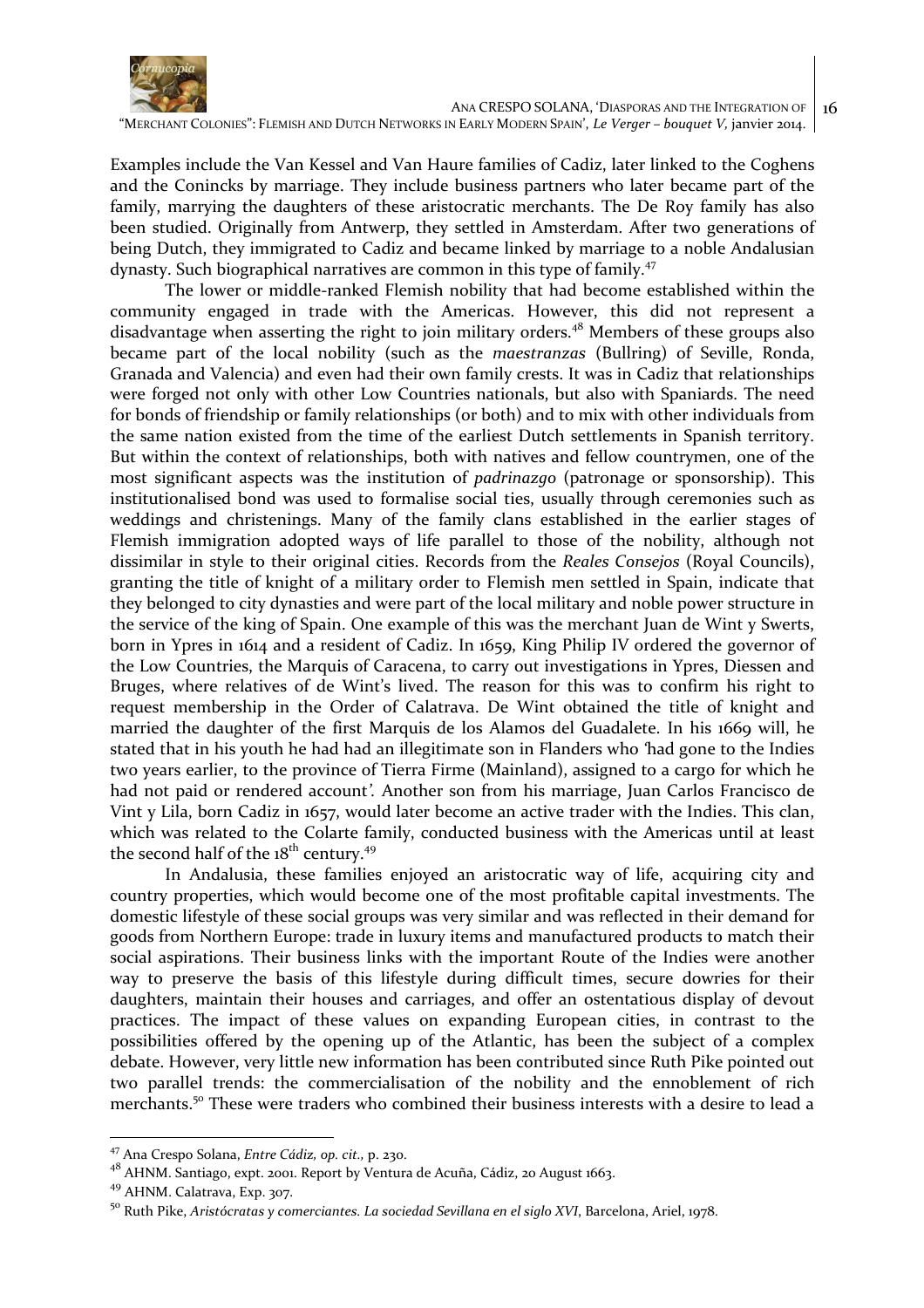

"MERCHANT COLONIES": FLEMISH AND DUTCH NETWORKS IN EARLY MODERN SPAIN', *Le Verger – bouquet V,* janvier 2014.

noble and aristocratic life based on ownership of land and commerce. It should be remembered that a thirst for material power is closely linked to the initial formation of a new civilisation based on material culture. Merchants used their wealth to buy noble titles and build up assets. In Seville, as in Cadiz, a potion of the capital from the New World was invested in city and rural properties. This activity reflected an economic and social reality with which members of these communities closely identified. One example is the Beyens family, whose rise to aristocracy was recorded in a very important document: the official request by José Maria Beyens y Beyens for the charter of succession to the title of Count of Villamar after the death of his father Don Lorenzo Narciso Beyens Huwin, who had been granted the title on 25 September 1773.  $51$  The Beyens family were well respected merchants who traded with the port of Cartagena in the Indies. Family reports had been sent to this port since the early 18<sup>th</sup> century and by 1766, Alejandro Beyens, son of Lorenzo Narciso Beyens, was master of the frigate *Nuestra Señora del Carmen y San Vicente Ferrer*, also known as *La Galga*. <sup>52</sup> He had inherited the vessel from his father who was its previous master. This member of the family had paid half an *annata* (one year's income) on 17 November 1773 to exchange the title of Viscount of San Lorenzo for that of Count of Villamar.

Paradoxically, this aristocratisation of a sector of the community, and hence the creation of an internal hierarchy within the group, encouraged new waves of migration among merchant-travellers. In many cases, these were the children of Northern European nobles or wealthy traders who went to work in Andalusian cities, either temporarily or permanently. Some were ennobled, but this did result in a total neglect of their businesses, which even expanded as a result of work shared among network members. Rather than using money, these trading aristocrats handed the merchandise over to the ship owners and kept a percentage of its value in return. This strategy is evident from notarised payment documents and letters of testament from businessmen. Beginning in the 1680's and 1690's, there were large groups of aristocratic merchants settled in Andalusia. Subsequently, the method of immigration began to change: most arrivals came to take up regular work with these groups and carry their consignments, especially those related to the American markets. The institution of family patronage, *mayorazgos* (primogenitures) and requests for noble titles can be explained as attempts by the most established groups in society to provide their descendants with security. This was not surprising, given the difficulties of a trader's life, which included travel and cycles of migration when starting up a business. This also explains a growing trend in which sons did not become traders, but instead join the administration, army or Church. There are two underlying reasons why the lineage of a merchant dynasty engaged in business would be interrupted: the delay or loss of fleets due to accidents, shipwrecks, etc., and the fiscal policy of the government. These were real problems for merchants. With regard to the actions of the Spanish Crown, the main issue was the large number of confiscations of private capital, which was highly detrimental to foreigners. By the end of the 18<sup>th</sup> century, few merchants' sons became traders; instead there is a clear increase in the pursuit of other professional activities. When trade between Cadiz and the Americas began to decline following the Free Trade years and the start of the Napoleonic Wars, immigrating to America was increasingly seen as a great opportunity. However, large-scale Belgian and Dutch migration to America did not begin until after the American independence movements. For many Flemish Andalusians, the Atlantic crossing was the last chance to improve their life and would become a widespread phenomenon, or rather feeling, among inhabitants of other European cities on the Atlantic coast. The Catholic Flemish emigrating to the provinces of the free Republic and later to Spain exhibit many features which resemble those of the Flemish nobles who, for various reasons (religious, economic or family), had travelled to and settled in Andalusian cities. The well-

 $51$  AHNM. Consejos, 9837 A, Exp. 2, year 1803.

<sup>52</sup> AGI. *Contratación* 2648.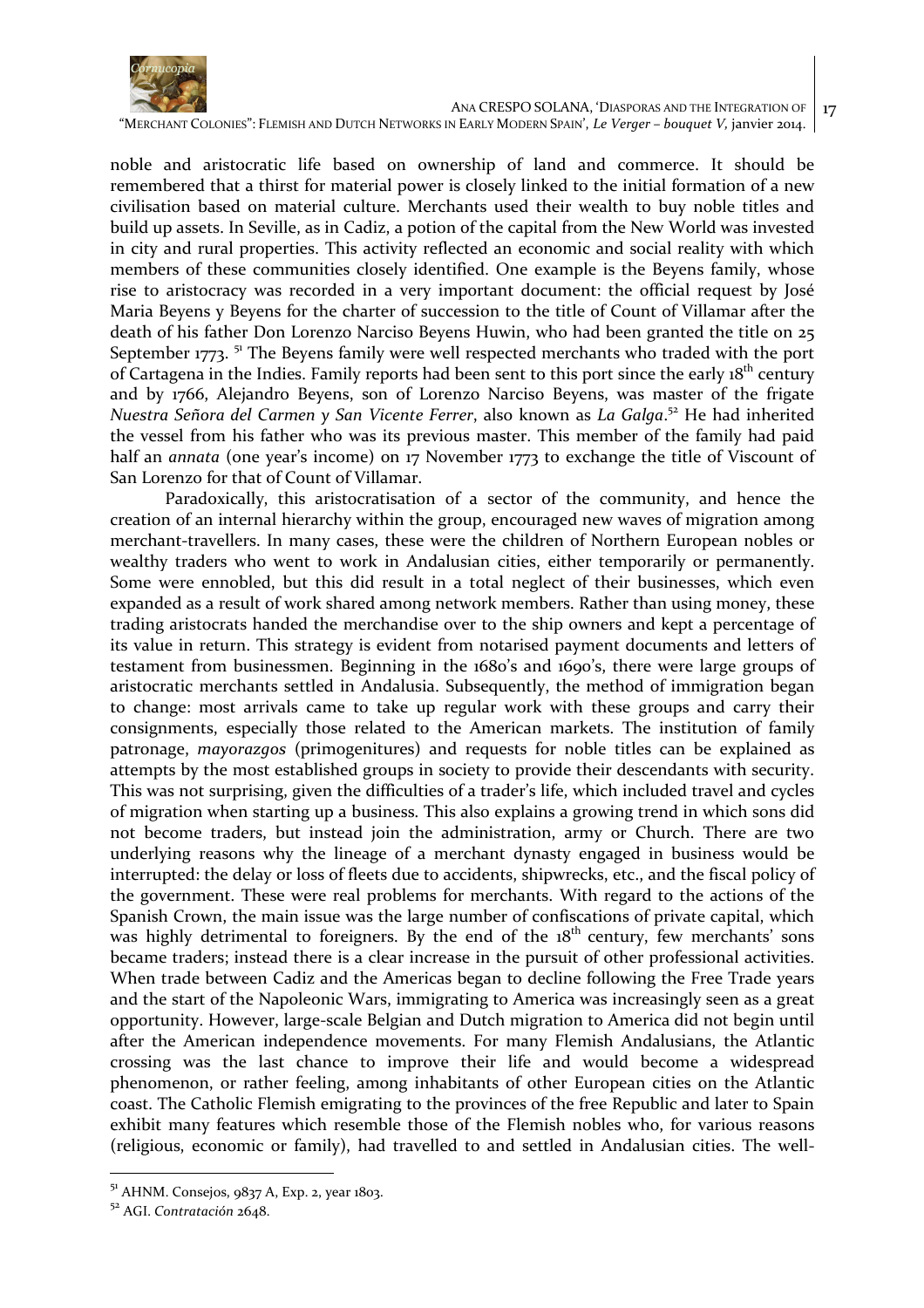

known example of the Van Hemert family demonstrates some of the similarities and differences in comparison with previous cases. They emigrated from Antwerp to Haarlem, where they became cloth manufacturers and traders in textile products. Their business grew during times of crisis and they began to take short trips to Andalusia, where they forged ties with the Lie family, wealthy merchants from Seville. Lie business operations were relocated from Seville to Cadiz, broadly coinciding with the transfer of the official authorities governing trade with the Indies to the same city. They traded very successfully between Seville and Cadiz, built business relations with the Route of the Indies, and developed an active textile distribution service to other inland Andalusian cities, such as Antequera. They adopted a bourgeois lifestyle, but without obtaining any aristocratic titles or relinquishing their trade between Holland and the Americas. This family is an especially interesting example, because the family home in Seville, owned by Pablo and Jorge Deuwaerder between 1752 and 1771, can still be admired today.<sup>53</sup>

Wills by Flemish citizens of Cadiz provide evidence of a heritage that has now been lost, but is not alien to certain practices within modern Spanish society. One of the most interesting aspects of the material evidence is the family home.<sup>54</sup> This was a *casa grande* (an example of a residence for the whole family, including servants and clerks working for the business), usually situated in streets close to the city's centres of trade and port activity. Some of these houses still survive in the oldest areas of cities such as Cadiz, and the location of Flemish-owned houses can be established today. They consisted of a main living area, corridors and upstairs rooms. The interior was often decorated with marble tiles or even ceramic tiles brought from Delft. Outside, there were outhouses, enclosed wells, gardens with animal pens, and a coach house where wealthier families kept their carriages. Information from electoral rolls shows that they owned slaves as house servants, mainly Negroes from Curaçao.<sup>55</sup> Their wills also provide evidence of significant assets: furniture, paintings, small works of art, metalcrafts, jewels and property. Contents also included white and coloured garments, jewellery, paintings, chairs, and gold and silver items.

<sup>53</sup> *Casa Fabiola. Una sede con Historia*. Fundación José Manuel Lara, Texts by Teresa Prieto, Seville, 2002, especially pages 77-107.

<sup>54</sup> Bustos Rodríguiez, *Burguesía de negocios*, p. 123.

<sup>55</sup> Archivo Histórico Municipal de Cádiz (AHMC), Electoral Roll 1773, Nº 1006.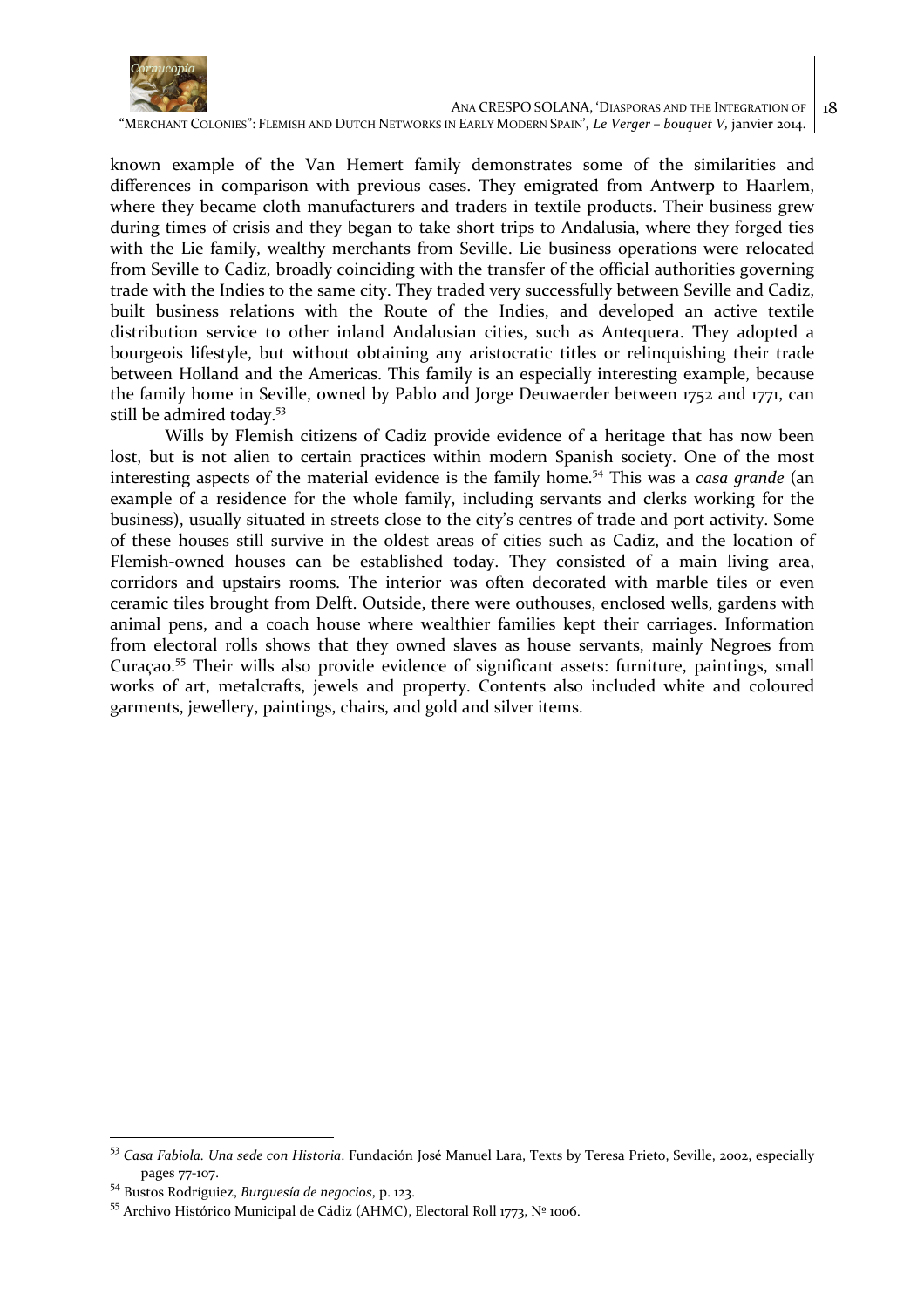

## **BIBLIOGRAPHY**

ARANDA Francisco (coord.), *Poderes intermedios, poderes interpuestos. Sociedad y oligarquías en la España moderna*, Cuenca, Universidad Castilla-La Mancha, 1999.

BANKS, K. J. *Empires Across the Sea: Communication and the State in the French Atlantic, 1713- 1763*, Montreal and Ithaca, McGill-Queen's University Press, 2002.

BUSTOS RODRÍGUEZ Manuel, 'La burguesía mercantil en el Cádiz del siglo XVII: origen, nombres y estructura', *Homenaje a Antonio de Bethencourt Massieu*, Las Palmas de Gran Canaria, Cabildo Insular, 1996, p. 313-359.

BUSTOS RODRÍGUEZ Manuel, *Burguesía de negocios y Capitalismo en Cádiz: los Colarte, 1650- 1750*, Cádiz, Diputación Provincial, 1991.

BUTEL Paul & CULLEN L. M., eds., *Cities and merchants: French and Irish perspectives on urban development, 1500-1900, Franco-Irish Seminal of Social and Economic Historians*, Dublin, Trinity College, 1986.

CANNY Nicholas & PAGDEN Anthony (eds.), *Colonial Identity in the Atlantic world, 1500-1800*, Princeton, Princeton University Press, 1989.

CASTIGNOLI P., 'Il Libro rosso della Comunità Olandese-Alemana a Livorno (1622-1911)', *La Canaviglia. Livorno nella storia, nella narrative, nell'arte*, IV, 4 (1979), p. 170-175.

CIANO C., 'Mercanti a Livorno nel 1799 e il Sismono', *Bolletino Storico pisano* (BSP), vol. 36/38 (1967-1969), p. 149-167.

CIANO C., 'La comunità fiamminga di Livrono all'inizio del Seiciento', Nuovi studi LivornesI, p. 25-43.

CRESPO SOLANA Ana, 'El interés público y el interés particular: una visión comparativa en las representaciones de los mercaderes flamencos en la Corte de Felipe V' in René VERMEIR, Maurits EBBEN & Raymond FAGEL (eds.), *Agentes e identidades en movimiento. España y los Países Bajos, siglos XVI-XVIII*, Madrid, Sílex, 2011, p. 373-403.

CRESPO SOLANA Ana, 'El Patronato de la nación flamenca gaditana en los siglos XVII y XVIII: trasfondo social y económico de una institución piadosa', *Studia Historica, Historia Moderna*, vol. 24 (2002), p. 297-329.

CRESPO SOLANA Ana, 'Geostrategy of a System? Merchant Societies and Exchange Networks as Connection Centres in the Spanish Atlantic Trade in the First Global Age' in Rila MUKHERJEE (ed.), *Networks in the First Global Age, 1400-1800,* Delhi, Primus Book, p. 11-32.

CRESPO SOLANA Ana, 'Las comunidades mercantiles y el mantenimiento de los sistemas comerciales de España, Flandes y la República Holandesa , 1648-1750' in CRESPO SOLANA Ana & HERRERO SÁNCHEZ, Manuel, (eds.), *España y las 17 Provincias de los Países Bajos. Una revisión historiográfica (XVI-XVIII),* Córdoba, Universidad de Córdoba, Ministerio de Asuntos Exteriores, Fundación Carlos de Amberes, 2002, 2 vols., Volume II, p. 446-467.

CRESPO SOLANA Ana, 'Legal Strategies and Smuggling Mechanisms in the Trade with the Hispanic Caribbean by Foreign Merchants in Cadiz: The Dutch and Flemish Case, 1680-1750', *Jahrbuch für Geschichte Lateinamerikas, Anuario de Historia de América Latina*, 47 (2010), p. 181-212.

CRESPO SOLANA Ana & MONTOJO MONTOJO Vicente, 'La Junta de Dependencias de Extranjeros (1714-1800): Trasfondo socio-político de una historia institucional', *Hispania*, Vol. 69, N°232  $(2009)$ , p. 363-394.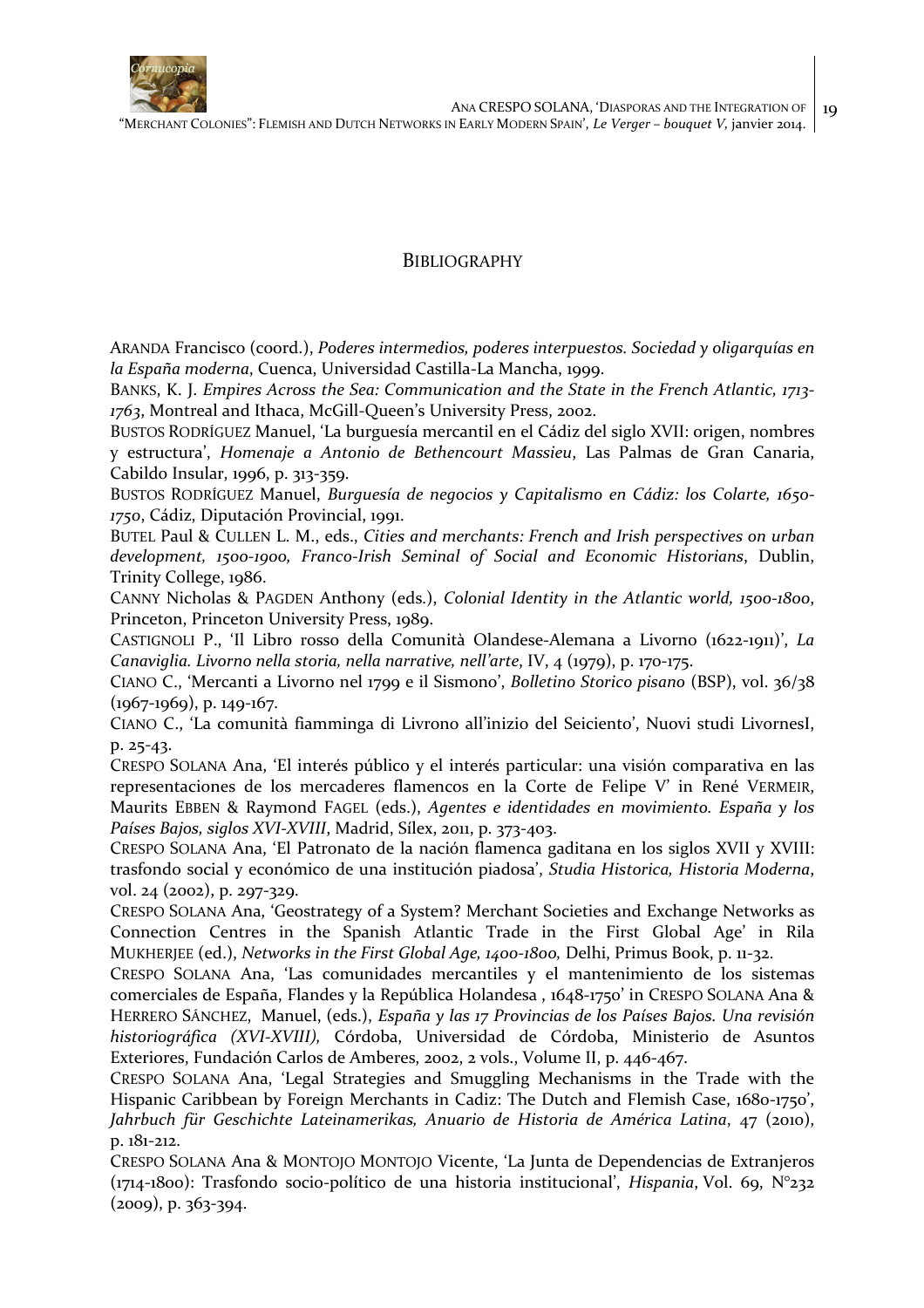

"MERCHANT COLONIES": FLEMISH AND DUTCH NETWORKS IN EARLY MODERN SPAIN', *Le Verger – bouquet V,* janvier 2014.

CRESPO SOLANA Ana (ed.), *Comunidades transnacionales. Colonias de mercaderes extranjeros en la Europa atlántica,* Madrid, Doce Calles, 2010, p. 8-15.

CRESPO SOLANA Ana, *Entre Cádiz y los Países Bajos, una comunidad mercantil en la ciudad de la Ilustración,* Cádiz, Fundación Municipal de Cultura, 2000.

CRESPO SOLANA Ana, *Mercaderes atlánticos. Redes del comercio flamenco y holandés entre Europa y el Caribe,* Córdoba, Universidad de Córdoba, 2009.

ECHEVARRIA BACIGALUPE Miguel Ángel, *Flandes y la Monarquía Hispánica, 1500-1713,* Madrid, Sílex, 1998.

ENGELS Marie Christine, *Merchant, Interlopers, Seamen and Corsairs. The Flemish Community in Livorno and Genoa (1615-1635*), Hilversum, Verloren, 1997.

EVERAERT,John, 'L'Hispanisation d'une bourgeoisie mercantile: Les immigrés flamands et wallons à Tenerife (1670-1745)', *Congreso americanista de Granada*, Granada, Universidad de Granada, Servicio de Publicaciones, 1992, p. 145-178.

EVERAERT John, 'Infraction au monopole? Cargadores-navegantes flamands sur la Carrera de Indias (XVIIe siècle)' in ACOSTA RODRIGUEZ Antonio, GONZALEZ RODRIGUEZ Adolfo & VILA VILAR Enriqueta (coords.), *La Casa de la Contratación y la navegación entre España y las Indias,* Seville, Universidad de Sevilla, Fundación El Monte, 2003, p. 761-777.

EVERAERT John, *De Internationale en Koloniale handel. De Vlaamse Fima's te Cadix*, Bruges, De Tempel, 1973.

FAGEL Raymond, 'España y Flandes en la época de Carlos V: ¿un imperio político y económico?' in CRESPO SOLANA Ana & HERRERO SÁNCHEZ Manuel (eds.), *España y las 17 Provincias de los*  Países Bajos. Una revisión historiográfica (XVI-XVIII), Córdoba/Madrid, Universidad de Córdoba, Ministerio de Asuntos Exteriores, 2002, p. 515-532.

FAGEL Raymond, 'Valladolid y Flandes en la época de Carlos V: ¿rechazo o atracción?', *Valladolid, Historia de una ciudad*, *Actas del Congreso Internacional de Historia de Valladolid,* 7- 11 October 1996, Valladolid, Universidad de Valladolid, 1996, p. 679-690.

GARCÍA FERNÁNDEZ Nélida, *Comunidad extranjera y puerto privilegiado. Los británicos en Cádiz en el siglo XVIII*, Cádiz, Universidad de Cádiz, 2005.

GARCÍA-MAURIÑO MUNDI Margarita, *La pugna entre el Consulado de Cádiz y los jenízaros por las exportaciones a Indias (1720-1765*), Sevilla, Universidad de Sevilla, 1999.

GESTRICH Andreas & SCHULTE BEERBÜHL Margrit (eds.), *Cosmopolitan Networks in Commerce and Society, 1660-1914*, German Historical Institute London, Bulletin, Supplement nº 2, London, 2011.

HANCOCK, David, 'The British Atlantic world: Co-ordination, Complexity, and the Emergence of an Atlantic Economy, 1651-1815', *Itinerario,* 1999/2, p. 107-126.

HAUSBERGER Bernd & IBARRA Antoni, (eds.), *Comercio y poder en América colonial: los consulados de comerciantes, siglos XVII-XIX*, Madrid, Frankfurt am Main, Iberoamericana Vervuert, 2003.

HYE HOYS P. *Fondations pieuses et charitables des marchands flamands en Espagne,* Brussels, Précis Historiques, nº 31, 1882.

KLEESMANN E., *Geschichte der Staadt Hamburg,* Hamburg, Die Hanse, 2002.

MARCOS MARTÍN Alberto, 'Sobre Burgueses y burguesías en Castilla durante la primera mitad del siglo XVI', in CASTELLANO Juan Luis (ed.), *Europeísmo y Universalidad. Población, economía y sociedad*, Vol. IV, Granada, Sociedad Estatal para la conmemoración del centenario de Felipe II y Carlos V, p. 443- 466.

MAURO, Fréderic, 'Merchant Communities, 1350-1750' in TRACY James D. (ed.), *Long-Distance Trade in the Early Modern World, 1350-1750,* New York, Cambridge University Press, 1990, p. 255-285.

OLIVA MELGAR José María, *El monopolio de Indias en el siglo XVII y la economía andaluza. La oportunidad que nunca existió,* Huelva, Universidad de Huelva, 2004.

OSS Peter, 'A community in decline? The Dutch Merchants in Bordeaux, 1650-1715', in LESGER